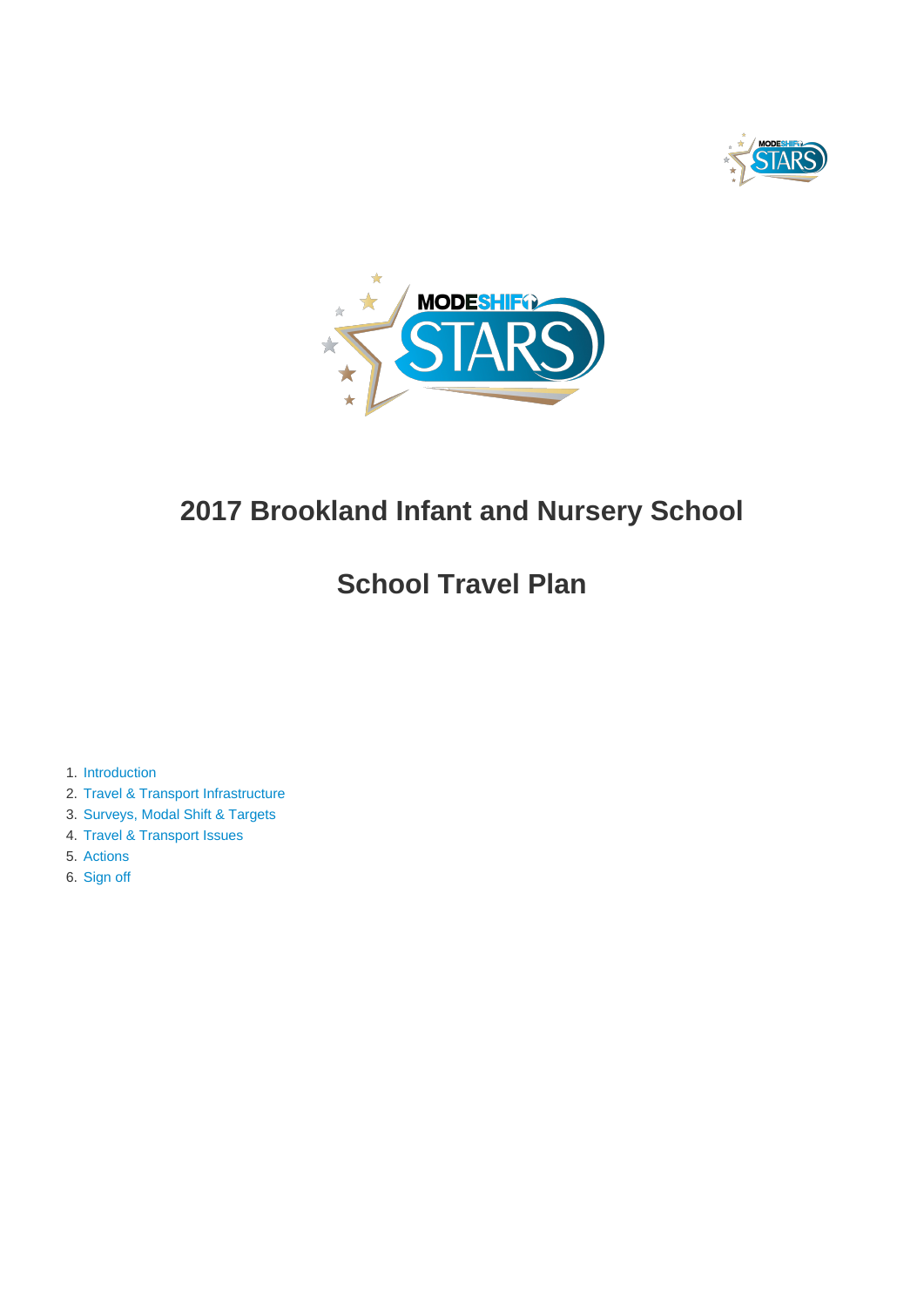### <span id="page-1-0"></span>**Introduction**

| <b>School Details</b>                  |                                                                                                                                                                                       |
|----------------------------------------|---------------------------------------------------------------------------------------------------------------------------------------------------------------------------------------|
| Name of school*                        | Brookland Infant and Nursery School                                                                                                                                                   |
| Name of STP Champion*                  | Jane Allen                                                                                                                                                                            |
| DfE Number*                            | 2317                                                                                                                                                                                  |
| Telephone Number*                      | 01992629485                                                                                                                                                                           |
| E-mail address*                        | admin@brooklandinfants.herts.sch.uk                                                                                                                                                   |
| Address*                               | Elm Drive, Cheshunt North, EN8 0RX                                                                                                                                                    |
| Location*                              | Martins Or<br><b>ASIIDOWN Cress</b><br>Elm Dr<br>S<br>Brookland Junior School<br>Ashdown Cres<br>E l m D r<br><b>Address</b><br>Address Present<br>Winton Dr<br>Map data ©2017 Google |
| Website*                               | http://brooklandinschool.createprimary.net                                                                                                                                            |
| Type of School*                        | Primary                                                                                                                                                                               |
|                                        |                                                                                                                                                                                       |
| <b>Pupil and Staff Information</b>     |                                                                                                                                                                                       |
| Age Range of Pupils*                   | $4 - 7$                                                                                                                                                                               |
| Number of Pupils*<br>including Nursery | 330                                                                                                                                                                                   |
| Full Time Staff*                       | $18$                                                                                                                                                                                  |

Part Time Staff 36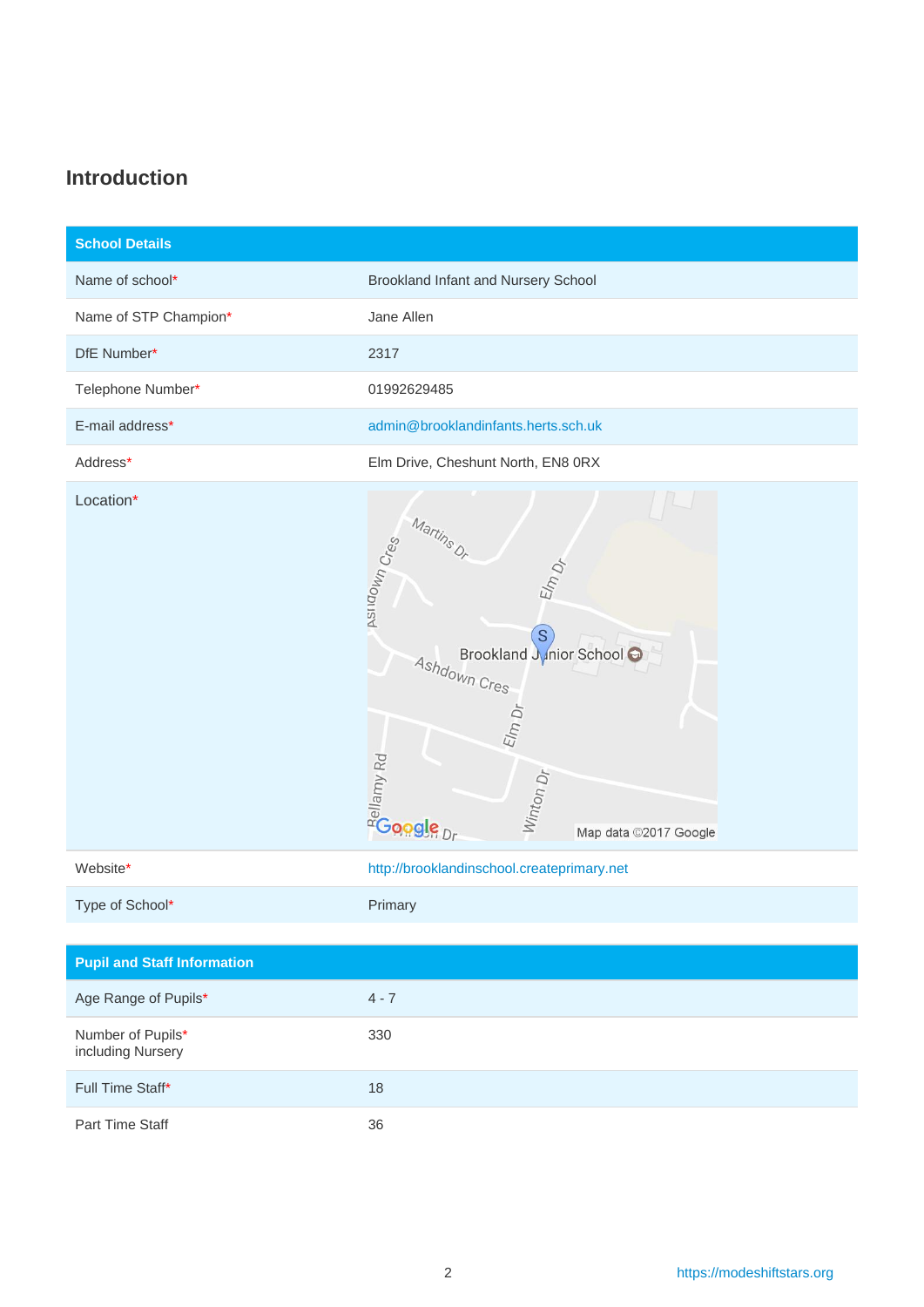**Pupil and Staff Information** Where our pupils travel from The school is set in a busy residential area in the north of Cheshunt. It shares a site with Brookland Junior School and Lottie's Pre-School. The school entrance is in Elm Drive which runs between Mill Lane and Cadmore Lane. Haileybury Turnford Academy is situated in Mill Lane. Cadmore Lane runs from the High Street to an industrial area in Delamere Road and Fieldings Road. Most of our children live within a 2 mile radius of the school with the majority travelling less than a mile. Some children, however, travel from the west side of the A10 and others from Broxbourne, Wormley and Waltham Cross.

|                                       | <b>Opening times</b>                                                                                                                                                                                                                                      | <b>Closing times</b> |
|---------------------------------------|-----------------------------------------------------------------------------------------------------------------------------------------------------------------------------------------------------------------------------------------------------------|----------------------|
| School Site*                          | 7am                                                                                                                                                                                                                                                       | 6pm                  |
| Pupils Official Times*                | 8.55am                                                                                                                                                                                                                                                    | 3.20pm               |
| Breakfast Clubs (if applicable)       |                                                                                                                                                                                                                                                           |                      |
| After School Clubs (if applicable)    |                                                                                                                                                                                                                                                           |                      |
| Other timings<br>e.g. Nursery timings | Nursery morning session 8.45am to 11.45am<br>Nursery afternoon session 12.30pm to 3.30pm<br>Pre-School may have different times to these<br>After School clubs are sometimes held on Monday, Tuesday and Wednesdays and<br>these usually finish at 4.30pm |                      |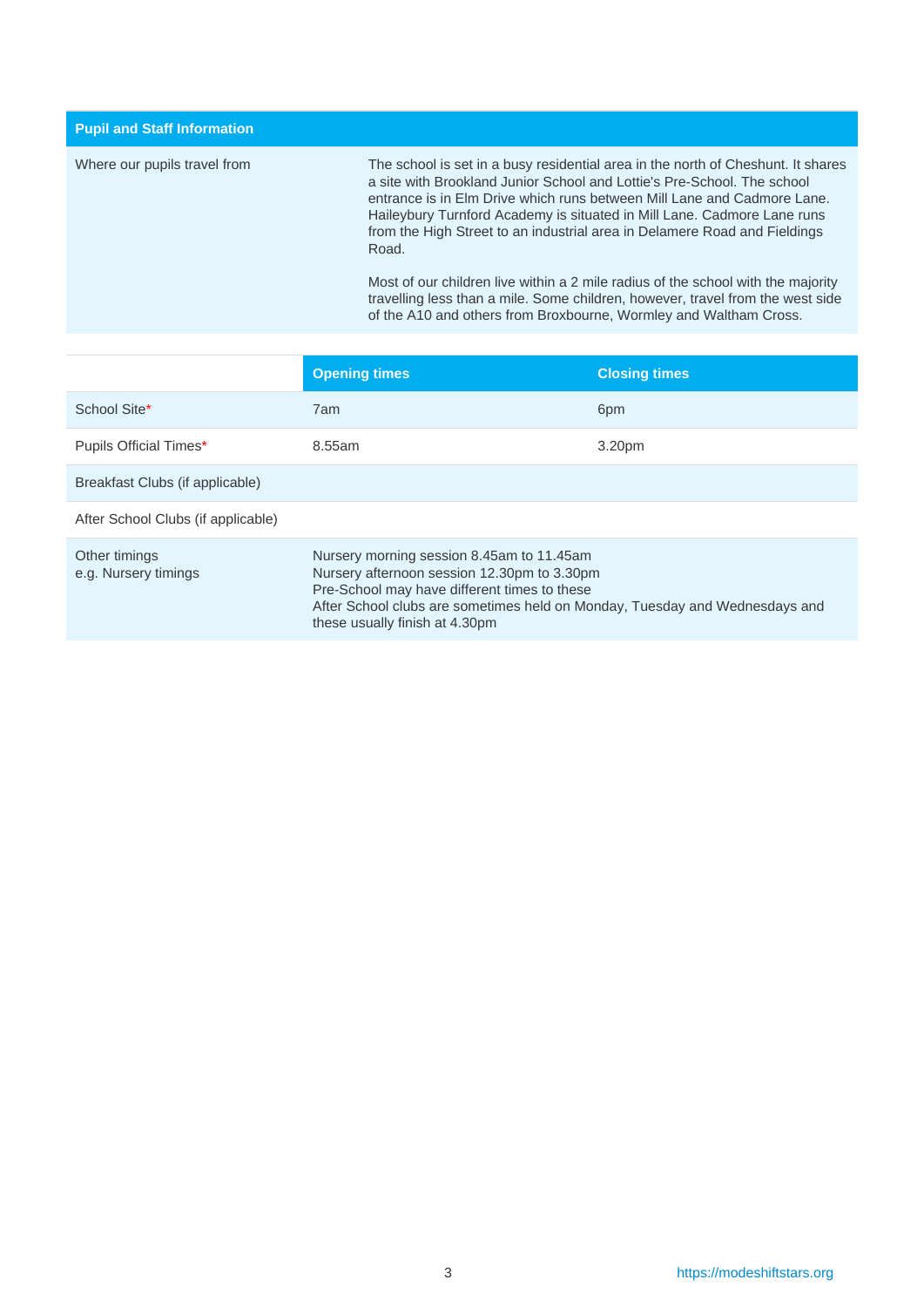### **Engineering & Planning**

### **Working Group**

How many volunteers have been involved in supporting the school travel plan work and initiatives, this year? i.e. working group members, transition mentors, Footsteps tutors, Crocodile escorts, cycle trainers etc

| 1                    |                         |
|----------------------|-------------------------|
| <b>Name</b>          | <b>Role</b>             |
| Jane Allen           | School Business Manager |
| Tony Mizon           | Governor                |
| Alison Atkinson      | <b>Head Teacher</b>     |
| <b>Tom Pritchard</b> | Other                   |
| Debs Marshall        | Deputy Head Teacher     |

#### **Other Information**

Joint site with Brookland Junior School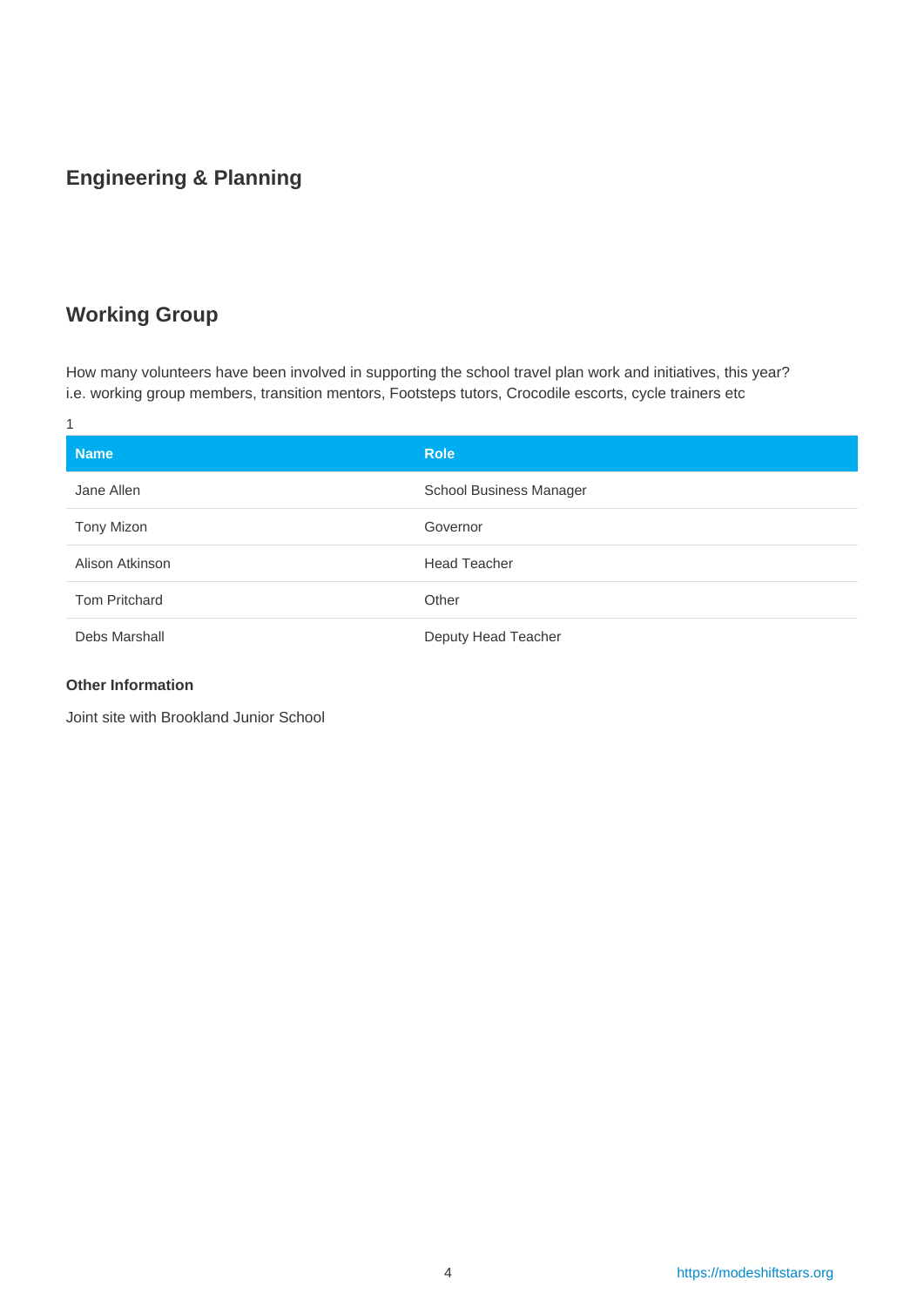| <b>Facilities</b>       |                                             |                  |  |  |  |  |
|-------------------------|---------------------------------------------|------------------|--|--|--|--|
|                         | <b>Description</b>                          | <b>Numbers</b>   |  |  |  |  |
|                         | Staff parking spaces*                       | 53               |  |  |  |  |
| Car Park*               | Visitors parking spaces*                    | 43               |  |  |  |  |
|                         | Disabled parking spaces*                    | $\overline{4}$   |  |  |  |  |
|                         | <b>Covered Sheffield Stands</b>             | 20               |  |  |  |  |
|                         | Sheffield Stands*                           | $\overline{0}$   |  |  |  |  |
| <b>Cycle Parking*</b>   | Cycle Pod / Mini Pod*                       | $\boldsymbol{0}$ |  |  |  |  |
|                         | Other Cycle Spaces*                         | $\mathbf 0$      |  |  |  |  |
|                         | Total pupil cycle parking spaces*           | $\mathbf 0$      |  |  |  |  |
|                         | Total staff cycle parking spaces*           | 53               |  |  |  |  |
| <b>Scooter Parking*</b> | Total Scooter Parking Spaces*               | 30               |  |  |  |  |
| <b>Storage Lockers*</b> | Number of storage lockers for<br>equipment* | 0                |  |  |  |  |
| Showers available*      | Number of showers available*                | $\boldsymbol{0}$ |  |  |  |  |
| <b>Coach Parking*</b>   | Spaces for coaches to park*                 | $\mathbf 0$      |  |  |  |  |
|                         | Details of coach parking facilities         | 0                |  |  |  |  |

## <span id="page-4-0"></span>**Travel & Transport Infrastructure**

| <b>Transportation Links</b> |                                                                                                                                                                                                                            |
|-----------------------------|----------------------------------------------------------------------------------------------------------------------------------------------------------------------------------------------------------------------------|
| Buses*                      | Nearest bus stop half a mile. Not many parents use this mode of transport.                                                                                                                                                 |
| Rail*                       | Nearest station (Cheshunt) is 1 mile away . No parents to our knowledge use this.                                                                                                                                          |
| Roads*                      | The school is situated in a very congested residential area with traffic going to the<br>business area at the bottom of Cadmore Lane. there is a lot of resident parking and<br>this becomes worse with the school traffic |
| Walking Routes*             | Good access to school when walking with 2 crossing patrols                                                                                                                                                                 |
| Cycling Routes*             | No dedicated cycle routes. Children that cycle do so on pavements. Some of our<br>children like to use scooters to travel to school                                                                                        |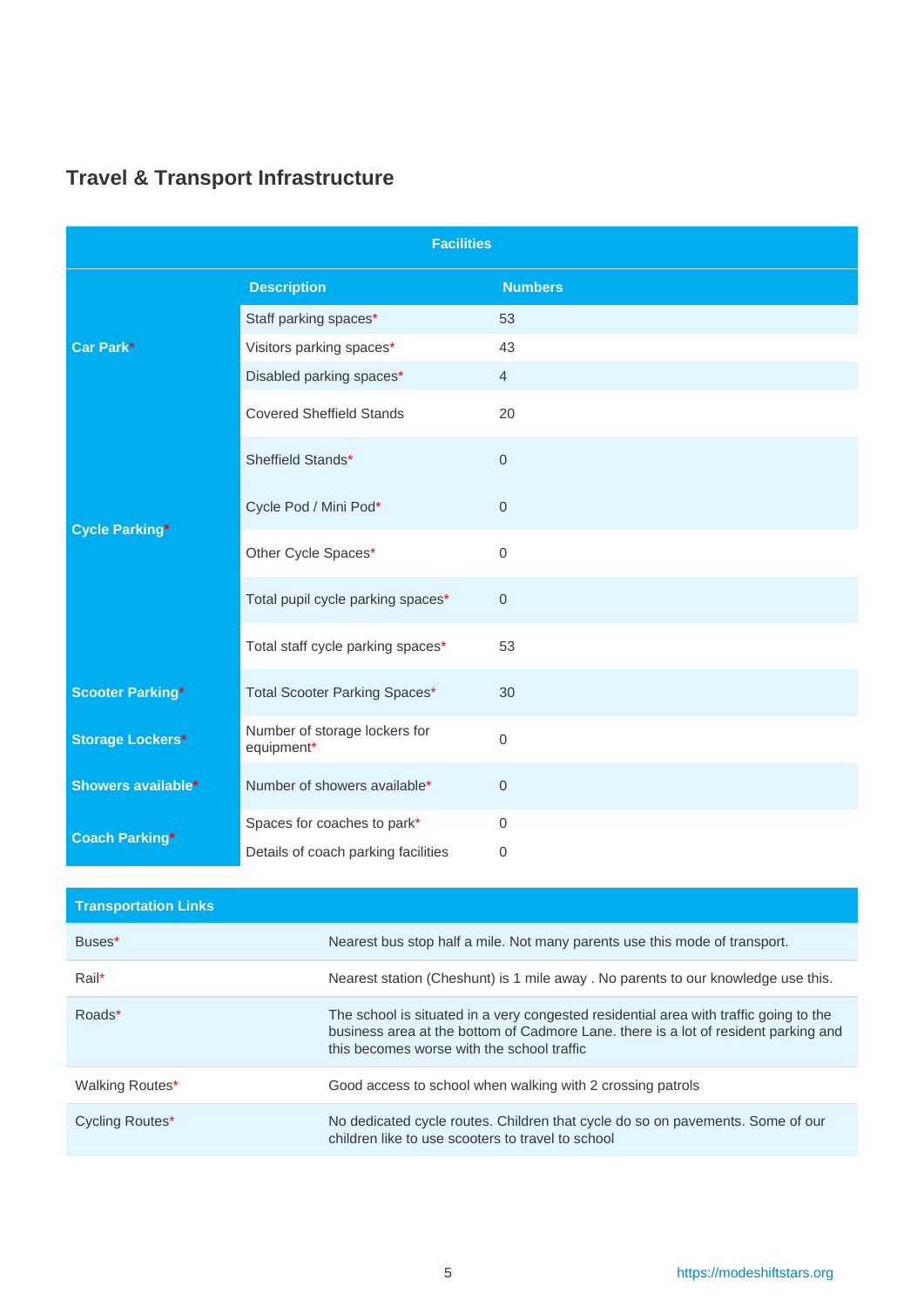### **STARS Routes to School Audit**

The STARS Routes to School Audit has been designed to assist schools with identifying the sustainable travel and transport network that surrounds the school site. The audit is a great activity to conduct with your pupils and will count as evidence towards the 'Consultation Initiatives' in your Action Plan.

You can use the audit below to identify any 'Travel & Transport Issues' that the school faces and begin to think about solutions that may need to be put in place to make it safer and easier for people to travel to your school.

| Name of road (main gate)                                                                                                 |                                                    |
|--------------------------------------------------------------------------------------------------------------------------|----------------------------------------------------|
| Name of other roads surrounding the school                                                                               | Cadmore Lane                                       |
| Date of assesment                                                                                                        | 25-09-2015                                         |
| Time of assesment                                                                                                        | 12noon                                             |
| What is the speed limit of the road outside the<br>main gate?                                                            | 30mph                                              |
| What is the speed limit on the other roads<br>surrounding your school? (please select all that<br>apply)                 | 30mph                                              |
| How many of the following crossings are<br>present?                                                                      | Pelican Crossing<br>0                              |
|                                                                                                                          | <b>Puffin Crossing</b><br>0                        |
|                                                                                                                          | <b>Toucan Crossing</b><br>0                        |
|                                                                                                                          | Zebra Crossing<br>0                                |
|                                                                                                                          | <b>School Crossing Patrol</b><br>2                 |
|                                                                                                                          | <b>Traffic Island</b><br>1                         |
| Is there any traffic calming within 500m of<br>school, e.g. speed bumps, build outs? (If yes,<br>please provide details) | Yes<br>Speed bumps in Elm Drive and Cadmore Lane   |
| Are there railings present outside or near the<br>main gate? (If yes, please provide details)                            | Yes<br>Yes but segregated pathways for pedestrians |
| Is the main vehicular entrance used for<br>pedestrians/cyclists as well as cars? (If yes,<br>please provide details)     | Yes<br>Speed bumps in Elm Drive and Cadmore Lane   |
| Does the school have a dedicated car park for<br>parents (not teachers)? (If yes, please provide<br>details)             | Yes<br>But only 43 spaces                          |
| Are there any dedicated cycle lanes leading to<br>the school?                                                            | <b>No</b>                                          |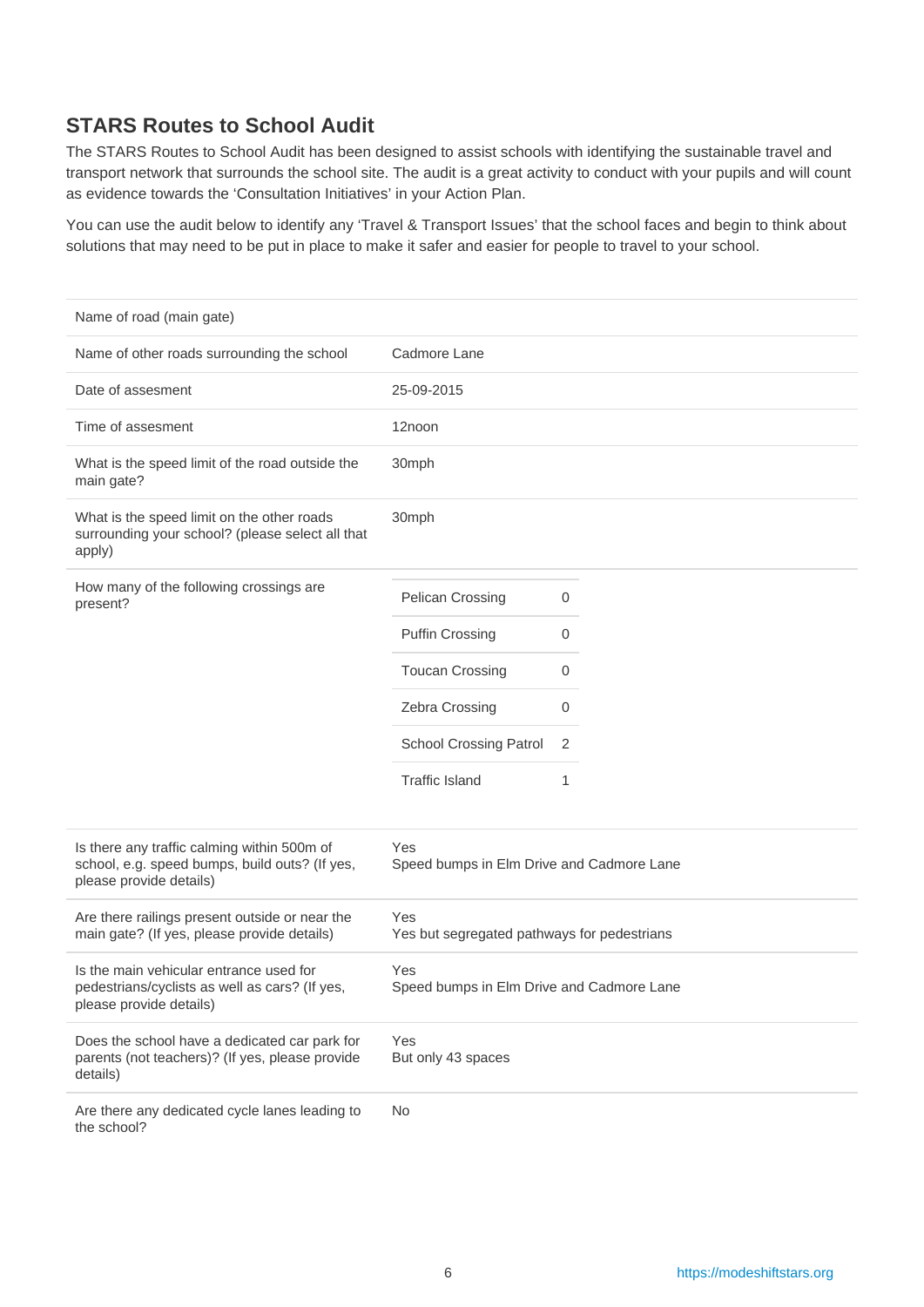| What is the quality of the pavements like within<br>500m of the school? (If poor/Inadequate, please<br>record any details)                                                                                                                        | Average |
|---------------------------------------------------------------------------------------------------------------------------------------------------------------------------------------------------------------------------------------------------|---------|
| What is the quality of the 'SCHOOL' and zig-zag<br>road markings like?                                                                                                                                                                            | Average |
| Please record any other obstacles or road<br>layout issues within 500 metres of the school<br>entrance which could be deemed as preventing<br>young people or making it more difficult for them<br>to use sustainable transport on the journey to |         |

and from school.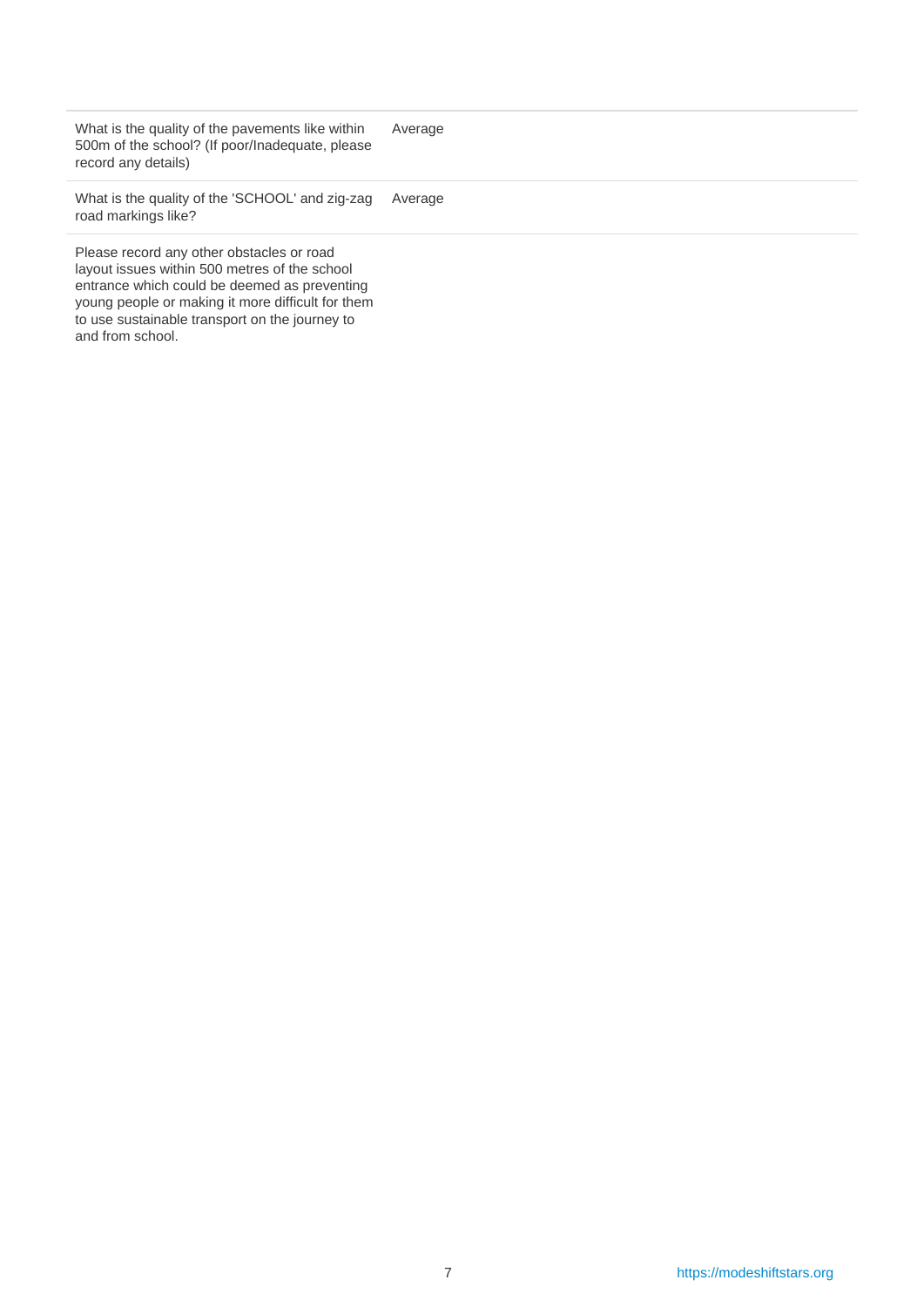### <span id="page-7-0"></span>**Surveys**

#### **Pupil Survey Results**

Responses: 318 (10th June 2017 - 10th July 2017), Absent Pupils: 13

#### Response Rate:

(Responses + Absent Pupils / Pupils on Roll) 100.3 % (10th June 2017 - 10th July 2017)

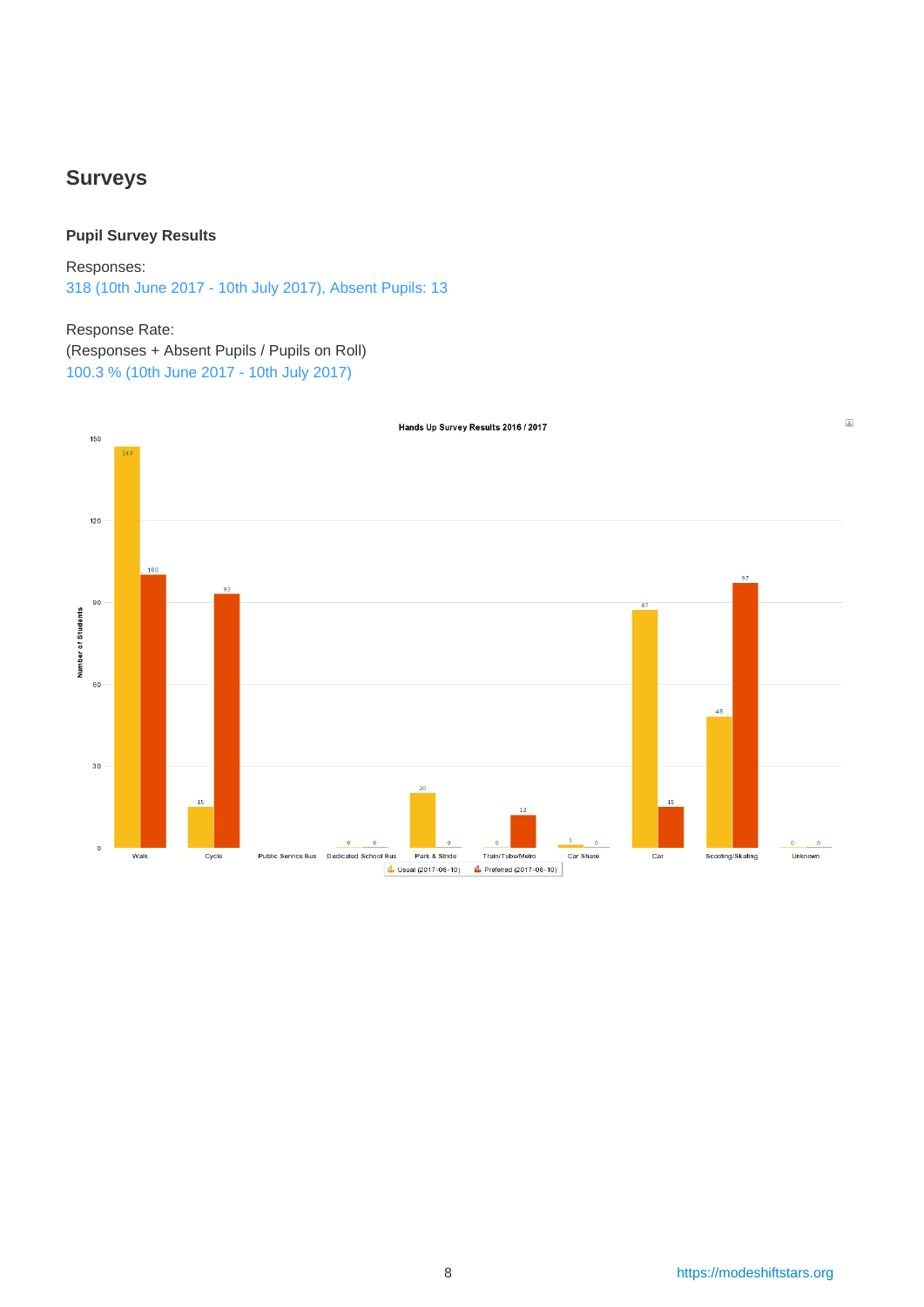

### **Pupil Survey Comments**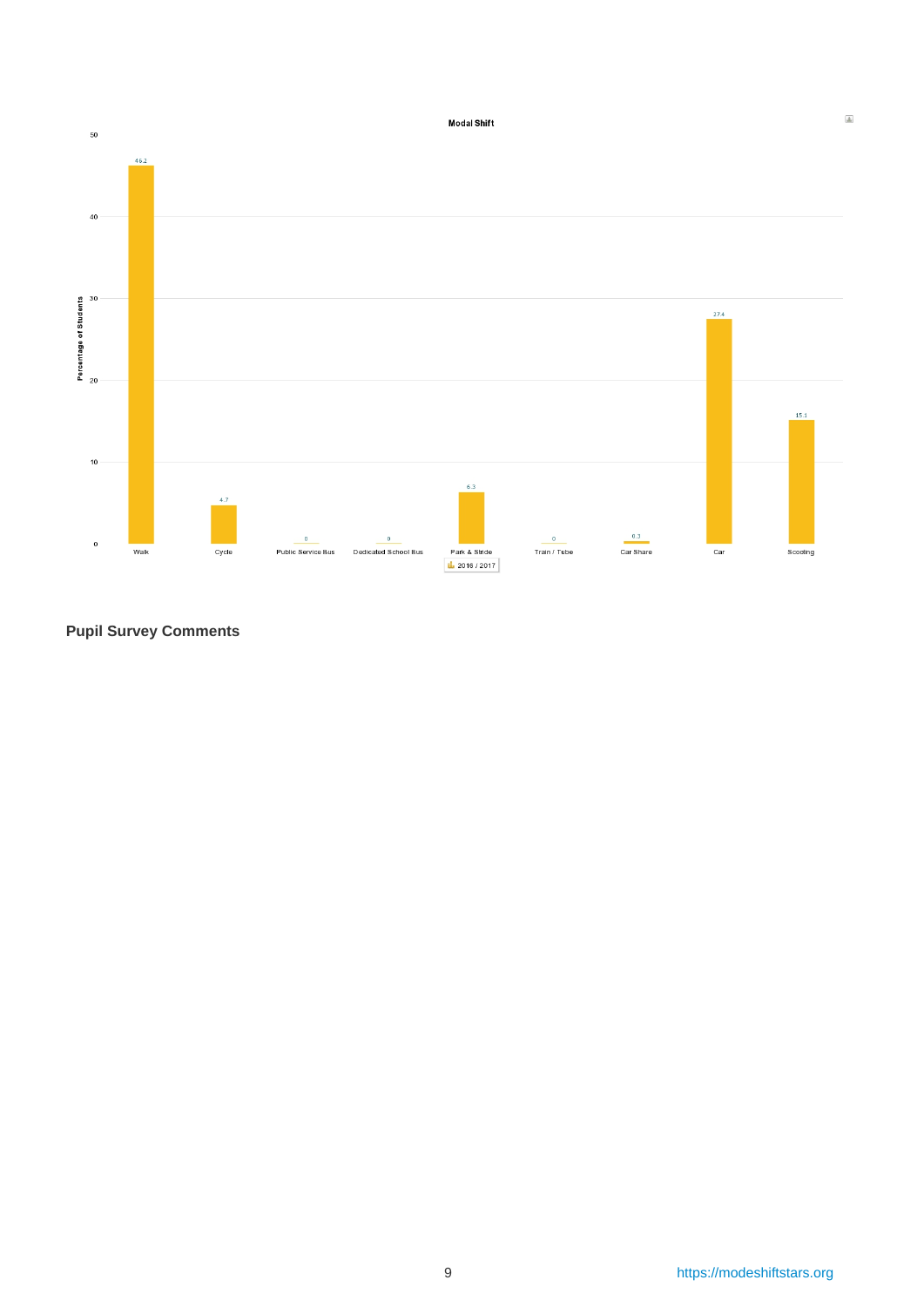#### **Staff Survey Results**

Responses: 50 (10th June 2017 - 10th July 2017)

#### Response Rate: 92.6%



#### **Staff Survey Comments**

A10 Road Works, pot holes, mad drivers, traffic Cars parking on pavements meaning that myself and my children have to walk in the road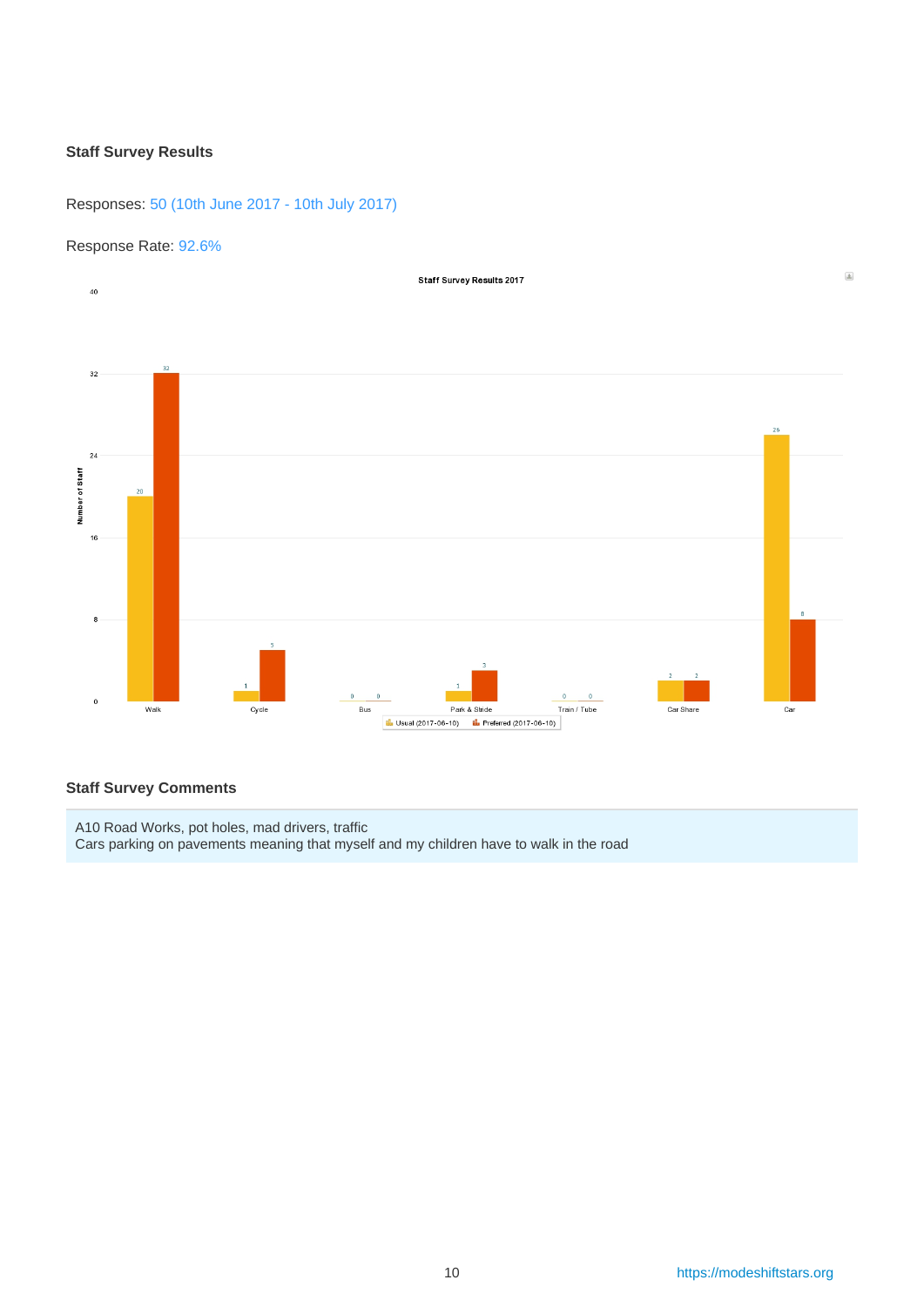### **Historical Pupil Mode of Travel Data**

| <b>Pupils Modal Split</b>                          |               | <b>Walk</b>           | <b>Cycle</b> | <b>Public</b><br><b>Service</b><br><b>Bus</b> | <b>Dedicated</b><br><b>School</b><br><b>Bus</b> | <b>Park</b><br>$\mathbf{a}$<br><b>Stride</b> | <b>Train/Tube/Metro</b> | Car<br><b>Share</b> | Car                   | <b>Scooting</b> | <b>Total</b> |
|----------------------------------------------------|---------------|-----------------------|--------------|-----------------------------------------------|-------------------------------------------------|----------------------------------------------|-------------------------|---------------------|-----------------------|-----------------|--------------|
| 2017<br>10th June<br>$2017 -$<br>10th July<br>2017 | Number        | 147                   | 15           | $\mathbf 0$                                   | $\boldsymbol{0}$                                | 20                                           | $\mathsf{O}\xspace$     | $\mathbf{1}$        | 87                    | 48              | 318          |
|                                                    | $\frac{0}{0}$ | 46.2<br>$\frac{0}{0}$ | 4.7%         | $0\%$                                         | $0\%$                                           | 6.3%                                         | 0%                      | 0.3%                | 27.4<br>$\frac{0}{0}$ | 15.1 %          | 96%          |
| Local<br><b>Authortiy</b><br><b>Data</b>           | $\frac{9}{6}$ | 45.1<br>$\frac{9}{6}$ | 3.7%         | 3.2%                                          | 2.8%                                            | 10.4<br>%                                    | 1.4%                    | 2.4%                | 25.8<br>$\frac{9}{6}$ | 5.1%            | 92%          |
| 2016<br>10th May<br>$2016 -$<br>10th June<br>2016  | Number        | 113                   | 6            | 3                                             | $\boldsymbol{0}$                                | 12                                           | $\mathbf{1}$            | $\mathbf{1}$        | 114                   | 60              | 310          |
|                                                    | $\frac{0}{0}$ | 36.5<br>$\frac{0}{0}$ | 1.9%         | $1\%$                                         | $0\%$                                           | 3.9%                                         | 0.3%                    | 0.3%                | 36.8<br>$\frac{0}{0}$ | 19.4 %          | 96%          |
| 2016<br>25th<br>September                          | Number        | 80                    | 4            | 2                                             | $\mathbf 0$                                     | $\mathbf 0$                                  | $\mathbf 0$             | $\mathbf 0$         | 123                   | 44              | 253          |
| $2015 -$<br>25th<br>October<br>2015                | $\%$          | 31.6<br>$\%$          | 1.6%         | 0.8%                                          | $0\%$                                           | 0%                                           | $0\%$                   | 0%                  | 48.6<br>$\%$          | 17.4 %          | 95%          |
| Local<br><b>Authortiy</b><br><b>Data</b>           | $\frac{9}{6}$ | 42.9<br>$\frac{9}{6}$ | 2.3%         | 5.1%                                          | 5.2%                                            | 9.1%                                         | 1.6%                    | 3.3%                | 26.2<br>$\frac{9}{6}$ | 4.4 %           | 91%          |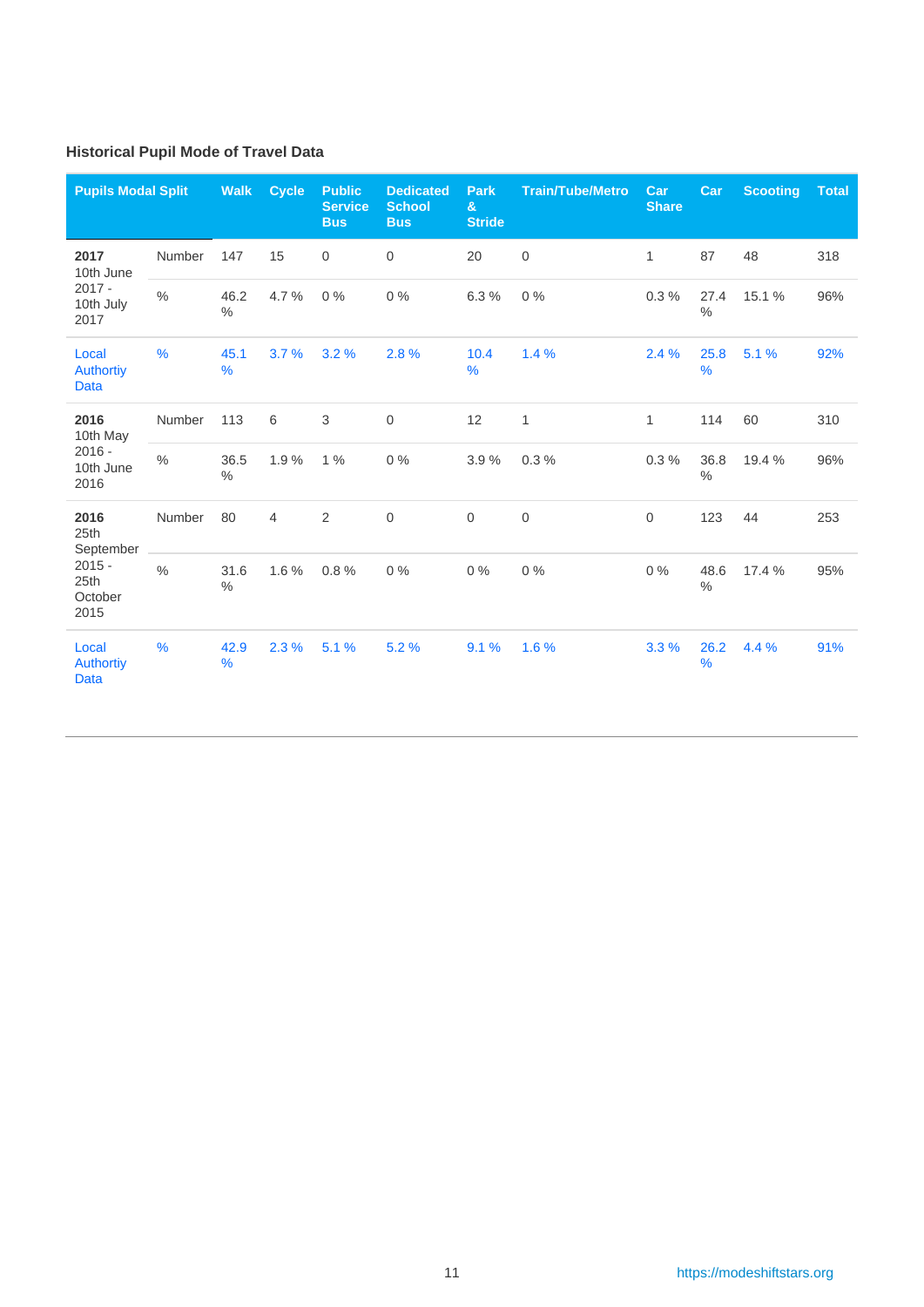### **Historical Staff Mode of Travel Data**

| <b>Staff Modal Split</b>    |               | <b>Walk</b> | <b>Cycle</b> | <b>Bus</b>  | Park &<br><b>Stride</b> | Train /<br><b>Tube</b> | <b>Car Share</b> | <b>Car</b> | <b>Total</b> |
|-----------------------------|---------------|-------------|--------------|-------------|-------------------------|------------------------|------------------|------------|--------------|
| 2017<br>Saturday 10th June  | Number        | 20          | 1            | $\mathbf 0$ | 1                       | 0                      | 2                | 26         | 50           |
| 2017                        | $\frac{0}{0}$ | 40%         | 2%           | $0\%$       | 2%                      | $0\%$                  | 4%               | 52 %       |              |
| <b>Local Authority</b>      | %             | 20.7%       | $2.6 \%$     | 1.8%        | 0.8%                    | 1.1%                   | 3.4%             | 69.7 %     | 1425         |
| 2016                        | <b>Number</b> | 4           | $\Omega$     | $\mathbf 0$ | $\mathbf 0$             | 0                      | 3                | 17         | 24           |
| Wednesday 06th July<br>2016 | $\%$          | 16.7%       | $0\%$        | $0\%$       | $0\%$                   | $0\%$                  | 12.5 %           | 70.8%      |              |
| <b>Local Authority</b>      | %             | 16%         | $1.5 \%$     | 0.9%        | $1.2 \%$                | 0.7%                   | 2.4%             | 77.4%      | 2302         |

### **Targets due this academic year**

| Target                                                         | <b>Details</b>                                                                                                              | <b>Met</b> | <b>Comments</b> |
|----------------------------------------------------------------|-----------------------------------------------------------------------------------------------------------------------------|------------|-----------------|
| Mode: Car<br>Date Added: 13/07/2016<br>2016 / 2017             | Previous: 0%<br>Projected target: 33%<br><b>Actual: 27.4%</b><br>% Change: Infinity%<br><b>Percentage Points: 33</b>        |            |                 |
| <b>Mode: Scooting</b><br>Date Added: 13/07/2016<br>2016 / 2017 | Previous: 0%<br><b>Projected target: 21%</b><br><b>Actual: 15.1%</b><br>% Change: Infinity%<br><b>Percentage Points: 21</b> |            |                 |
| Mode: Walk<br>Date Added: 13/07/2016<br>2016 / 2017            | Previous: 0%<br><b>Projected target: 38%</b><br><b>Actual: 46.2%</b><br>% Change: Infinity%<br><b>Percentage Points: 38</b> |            |                 |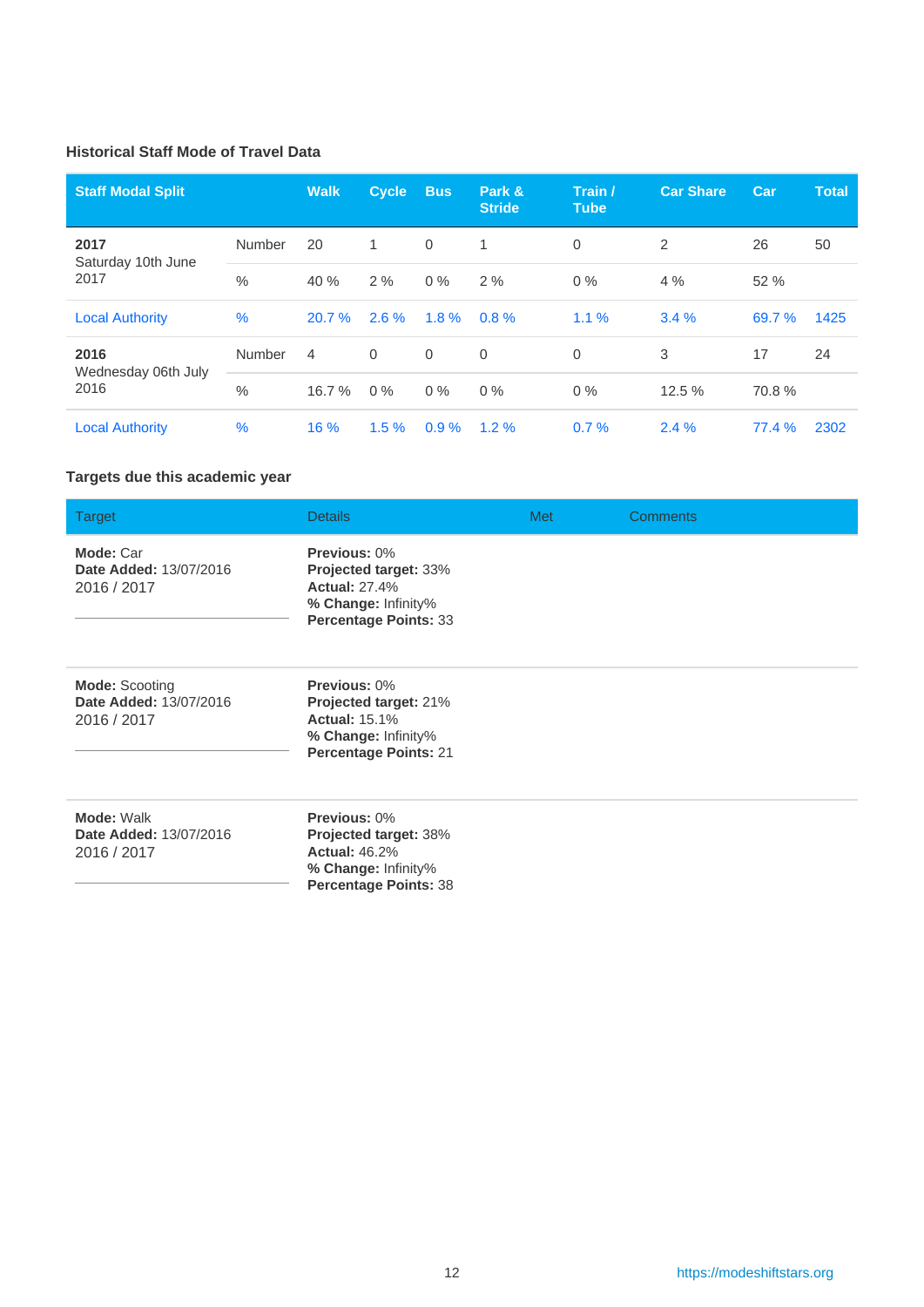## <span id="page-12-0"></span>**Travel & Transport Issues**

No travel / transport issues were identified last year.

## **New travel / transport Issues**

| <b>Dates</b>   | <b>Details of Issue</b>                                                                                                               | How the issue was<br>identified | <b>Possible Solutions</b>             | <b>Resolution</b> |
|----------------|---------------------------------------------------------------------------------------------------------------------------------------|---------------------------------|---------------------------------------|-------------------|
| <b>Parking</b> |                                                                                                                                       |                                 |                                       |                   |
| 26/4/2017      | Poor Parent parking both on site and outside<br>the school with little consideration sometimes<br>for children's safety or neighbours | Observed                        | Promote the schools<br>parking pledge |                   |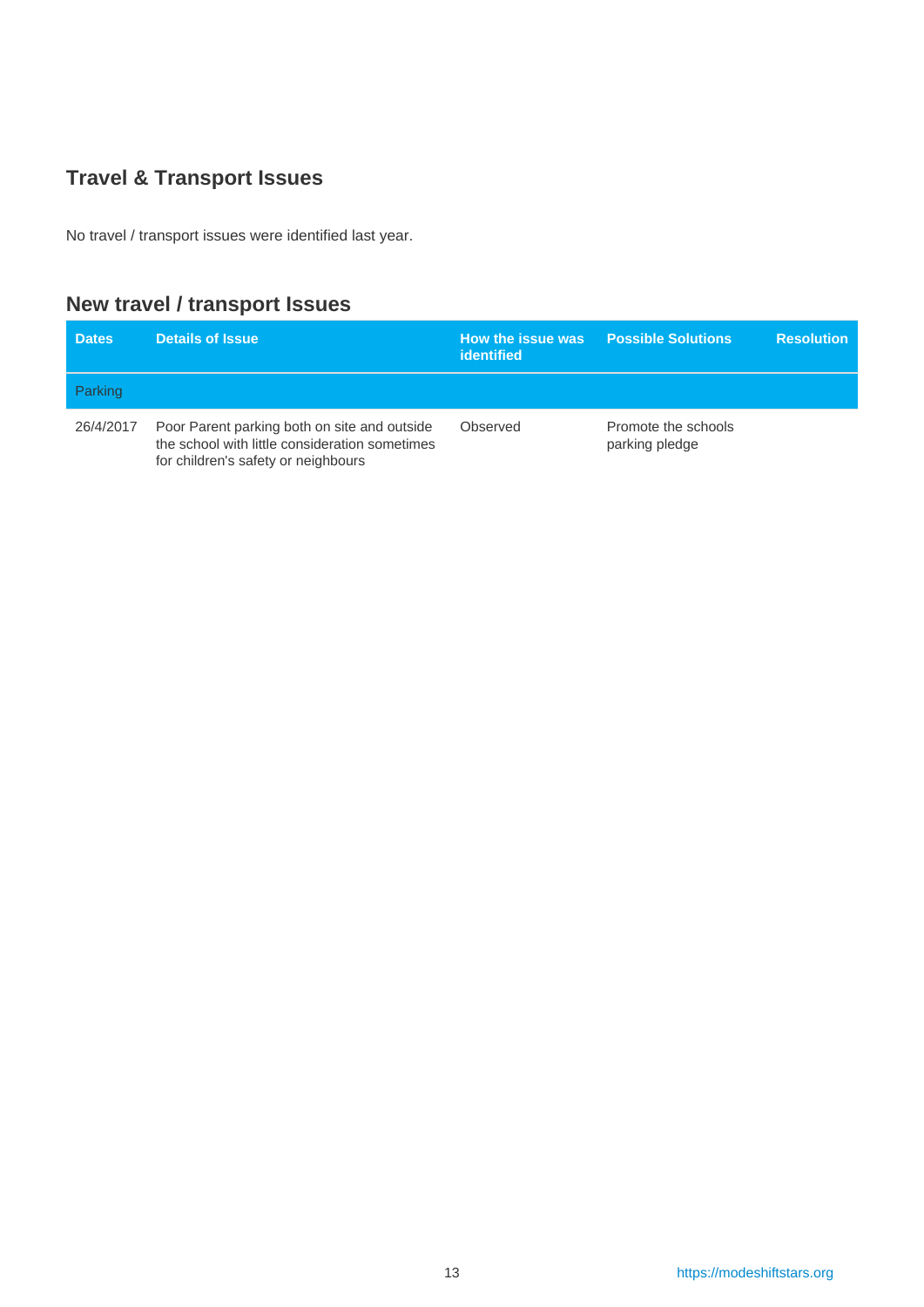## <span id="page-13-0"></span>**Actions** Planned Actions

| <b>Walking &amp; Scooting Actions</b>                                                                                                                                                                               |                                                    |                      |                                                                                                                                                                                                     |                    |                     |                                                                                                  |
|---------------------------------------------------------------------------------------------------------------------------------------------------------------------------------------------------------------------|----------------------------------------------------|----------------------|-----------------------------------------------------------------------------------------------------------------------------------------------------------------------------------------------------|--------------------|---------------------|--------------------------------------------------------------------------------------------------|
| W6 Walk to<br>school week                                                                                                                                                                                           | Person Responsible                                 | Target<br>Completion | Reporting                                                                                                                                                                                           | Completion<br>date | Funding<br>acquired | Uploads                                                                                          |
| Promotion of<br>Walk to<br><b>School Week</b><br>via<br>newsletters,<br>posters, text<br>messages.                                                                                                                  | Jane<br>Allen/Headteacher/Class<br><b>Teachers</b> | May 2017             | Walk to<br>School<br>week was<br>well<br>supported<br>this year.<br>Children<br>were given<br>'I Spy'<br>booklets to<br>complete<br>on their<br>walk to<br>school.                                  | 19-05-2017         |                     | Walk_to_School_week.jpg<br>Walk_to_School_Week_letter.pdf<br>walk_to_school2011_ks1_passport.pdf |
| <b>Cycling Actions</b>                                                                                                                                                                                              |                                                    |                      |                                                                                                                                                                                                     |                    |                     |                                                                                                  |
| C5 School<br>takes part in<br>The Big<br>Pedal                                                                                                                                                                      | Person Responsible                                 | Target<br>Completion | Reporting                                                                                                                                                                                           | Completion<br>date | Funding<br>acquired | Uploads                                                                                          |
| As part of<br>the Big<br>Pedal<br>children<br>were<br>encouraged<br>to ride their<br>scooter to<br>school for<br>the day /<br>week. This<br>was<br>promoted via<br>posters,<br>newsletters<br>and text<br>messages. | Class teachers                                     | March<br>2017        | As we are<br>an Infant<br>School we<br>decided to<br>do a Big<br>Scoot<br>during the<br><b>Big Pedal</b><br>week. This<br>was<br>advertised<br>via a flyer<br>to parents<br>and via<br>newsletters. | 20-03-2017         |                     | The_Big_Pedal_scooting_day.pdf                                                                   |
| C11 Cycle<br>purchase<br>scheme for<br>staff                                                                                                                                                                        | Person Responsible                                 | Target<br>Completion | Reporting                                                                                                                                                                                           | Completion<br>date | Funding<br>acquired | Uploads                                                                                          |
| School is<br>taking part in<br>cycle to work<br>scheme.                                                                                                                                                             | Jane Allen /<br>Headteacher                        | April 2017           |                                                                                                                                                                                                     |                    |                     |                                                                                                  |
| C15 Bling<br>Your Bike<br>day                                                                                                                                                                                       | Person Responsible                                 | Target<br>Completion | Reporting                                                                                                                                                                                           | Completion<br>date | Funding<br>acquired | Uploads                                                                                          |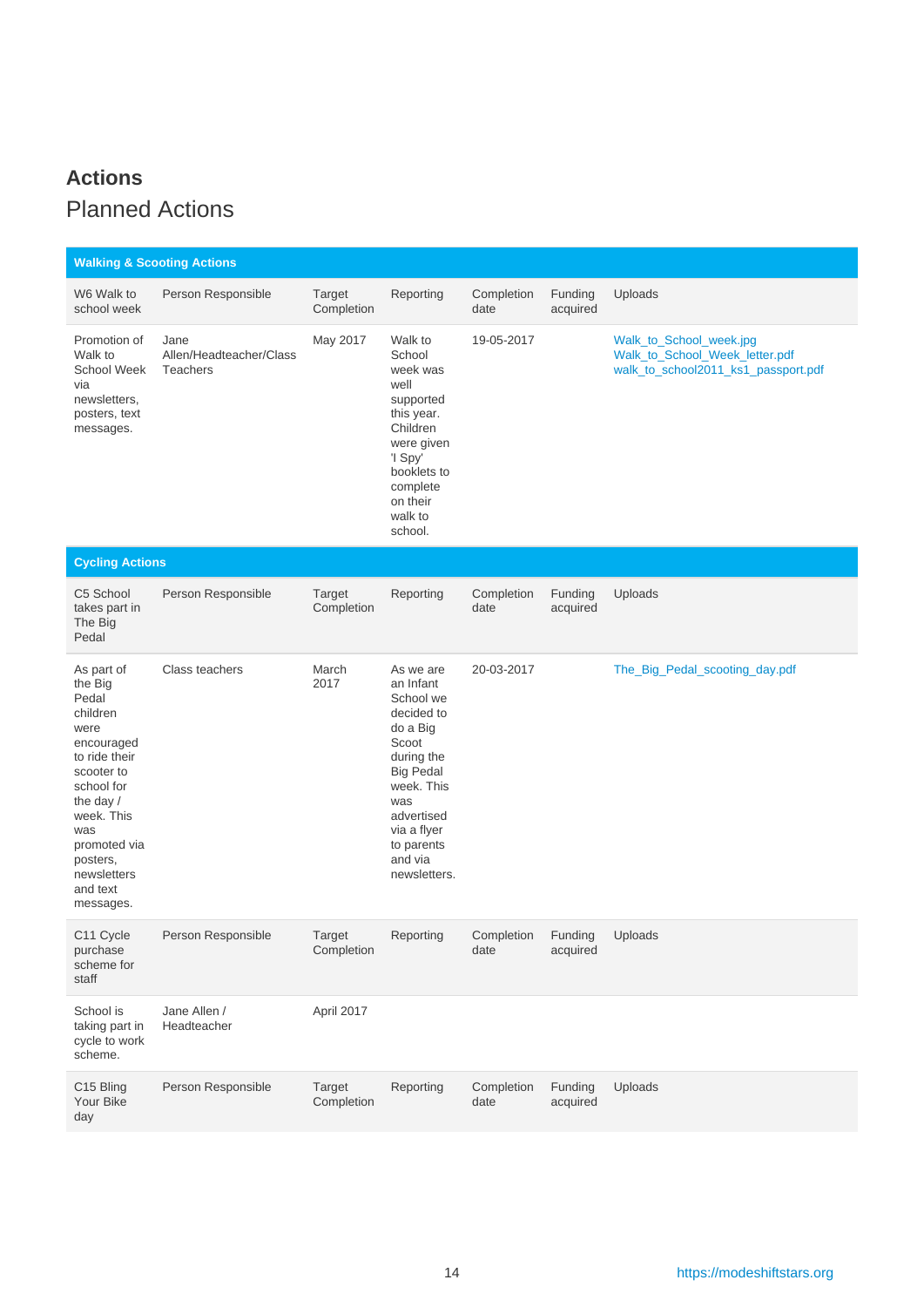Children will be encouraged to bring their scooter/bikes to school and bling them up. Class teachers April 2017

### **Road Safety Actions**

| R <sub>19</sub> Other<br>Road Safety<br>& Training<br>initiative 1                                                                                                                       | Person Responsible     | Target<br>Completion        | Reporting                                                                                                                                                                                                                                               | Completion<br>date | Funding<br>acquired | Uploads                                                          |
|------------------------------------------------------------------------------------------------------------------------------------------------------------------------------------------|------------------------|-----------------------------|---------------------------------------------------------------------------------------------------------------------------------------------------------------------------------------------------------------------------------------------------------|--------------------|---------------------|------------------------------------------------------------------|
| Reception<br>children went<br>out in small<br>groups to<br>survey cars<br>in the school<br>car park and<br>how to cross<br>the school<br>road safely<br>using<br>pedestrian<br>crossing. | <b>Reception staff</b> | February<br>2017            | Reception<br>& nursery<br>children<br>learnt about<br>different<br>forms of<br>travel and<br>went on a<br>road safety<br>awareness<br>walk to the<br>school<br>carpark<br>crossing<br>over the<br>zebra<br>crossing<br>within the<br>school<br>grounds. | 27-01-2017         |                     | Nursery_road_safety.jpg<br>AD_Compare_Cars_in_Staff_Car_Park.doc |
| R20 Other<br><b>Road Safety</b><br>& Training<br>initiative 2                                                                                                                            | Person Responsible     | Target<br>Completion        | Reporting                                                                                                                                                                                                                                               | Completion<br>date | Funding<br>acquired | Uploads                                                          |
| Year 1 to do<br>a local area<br>walk<br>involving<br>crossing<br>roads safely<br>and watching<br>traffic.                                                                                | Y1 staff               | March<br>2017               |                                                                                                                                                                                                                                                         |                    |                     |                                                                  |
| <b>Promotion Actions</b>                                                                                                                                                                 |                        |                             |                                                                                                                                                                                                                                                         |                    |                     |                                                                  |
| <b>PR13</b><br>Information<br>on website                                                                                                                                                 | Person Responsible     | <b>Target</b><br>Completion | Reporting                                                                                                                                                                                                                                               | Completion<br>date | Funding<br>acquired | Uploads                                                          |
| A copy of the<br><b>Travel Plan</b><br>and other<br>travel<br>initiatives to<br>be posted on<br>the website                                                                              | Jane Allen             | May 2017                    |                                                                                                                                                                                                                                                         |                    |                     |                                                                  |

| PR15 Within<br>the | Person Responsible | Target<br>Completion | Reporting | Completion Funding Uploads<br>date | acquired |  |
|--------------------|--------------------|----------------------|-----------|------------------------------------|----------|--|
| prospectus         |                    |                      |           |                                    |          |  |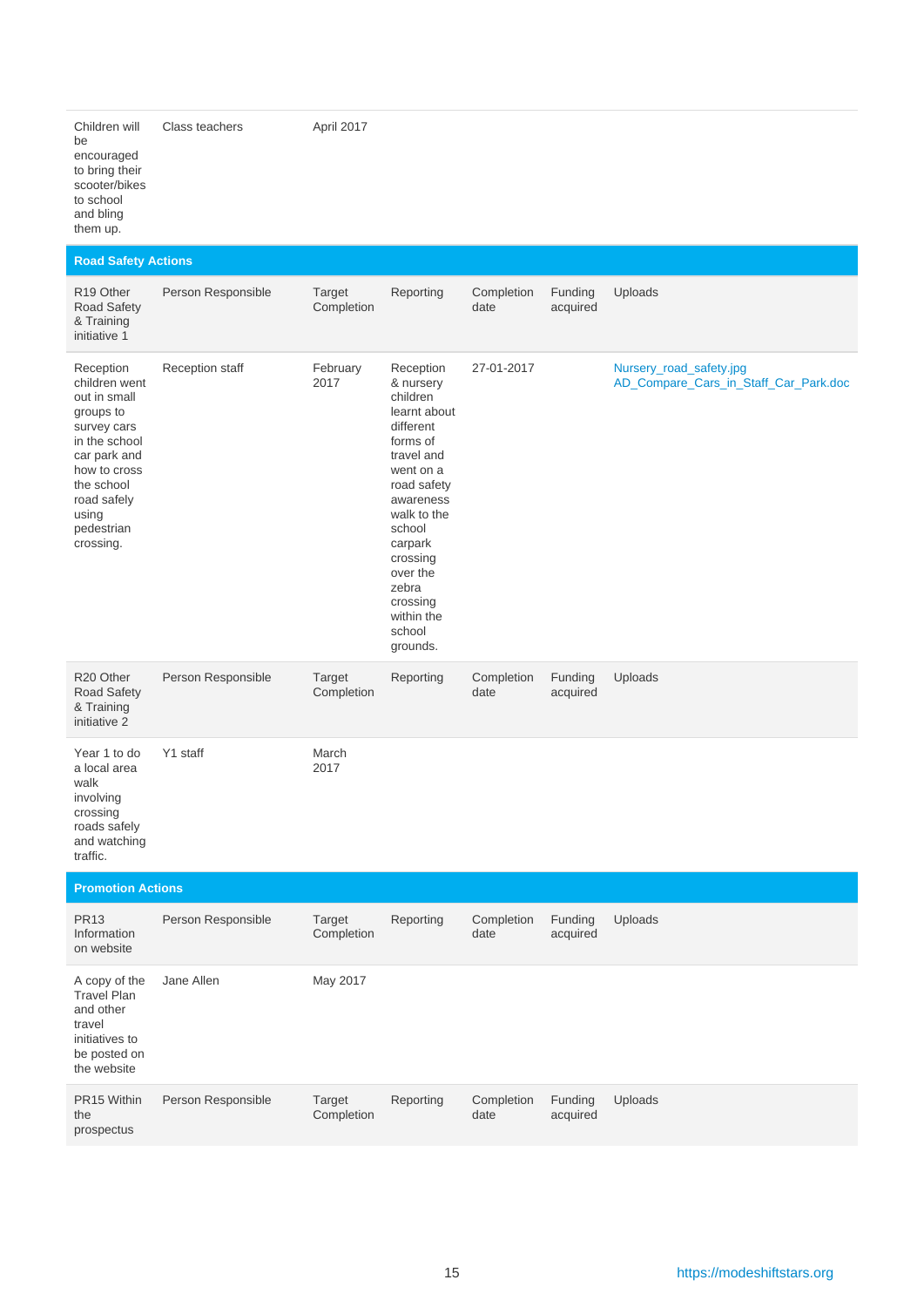| <b>Travel Plan</b><br>to be<br>promoted in<br>the school<br>prospectus<br>together with<br>other school<br>travel<br>initiatives. | Jane Allen | May 2017 |
|-----------------------------------------------------------------------------------------------------------------------------------|------------|----------|
|                                                                                                                                   |            |          |

#### **Consultation Actions**

| S3 S3 Silver:<br>Minutes of<br>meetings<br>with<br>governors,<br>staff, senior<br>management<br>team or<br>school<br>council are<br>provided | Person Responsible   | Target<br>Completion | Reporting | Completion<br>date | Funding<br>acquired | Uploads                          |
|----------------------------------------------------------------------------------------------------------------------------------------------|----------------------|----------------------|-----------|--------------------|---------------------|----------------------------------|
| School travel<br>is on the<br>agendas at<br>meetings of<br>governors,<br>staff, SLT etc                                                      | Jane Allen           | May 2017             |           |                    |                     | Staff_meeting_agenda_minutes.pdf |
| S4 Silver:<br>Examples of<br>pupils work<br>relating to<br>the plan                                                                          | Person Responsible   | Target<br>Completion | Reporting | Completion<br>date | Funding<br>acquired | Uploads                          |
| Pupils work                                                                                                                                  | SLT / Class Teachers | May 2017             |           |                    |                     |                                  |

# Completed Actions

| <b>Promotion Actions</b>                                                                                       |                       |                      |                                                                                                                       |                    |                     |                                                                                                     |  |  |
|----------------------------------------------------------------------------------------------------------------|-----------------------|----------------------|-----------------------------------------------------------------------------------------------------------------------|--------------------|---------------------|-----------------------------------------------------------------------------------------------------|--|--|
| <b>PR1 Newsletter</b>                                                                                          | Person<br>Responsible | Target<br>Completion | Reporting                                                                                                             | Completion<br>date | Funding<br>acquired | Uploads                                                                                             |  |  |
| Parking in<br>newsletter<br>Following<br>launch of<br>parking pledge<br>information<br>shared in<br>newsletter | Debbie Hoy            | October<br>2015      | Parents<br>regularly<br>reminded<br>about<br>parking in<br>newsletters<br>since<br>Parking<br>Pledge was<br>launched. | 01-04-2016         |                     | Summer_Newsletter_1_2015.doc<br>Parking_Pledge_covering_letter.docx<br>Spring_Term_Newsletter_1.doc |  |  |
| PR4 School<br>presents to /<br>shares ideas<br>with other<br>schools                                           | Person<br>Responsible | Target<br>Completion | Reporting                                                                                                             | Completion<br>date | Funding<br>acquired | Uploads                                                                                             |  |  |
| Parking Pledge<br>Shared ideas<br>and joint launch<br>of Parking<br>Pledge initiative<br>with Junior<br>School | Jane Allen            | October<br>2015      | Met with<br>Junior<br>School to<br>share ideas<br>on creating a<br>Parking<br>Pledge                                  | 01-10-2015         |                     | Parking_Pledge_covering_letter.docx                                                                 |  |  |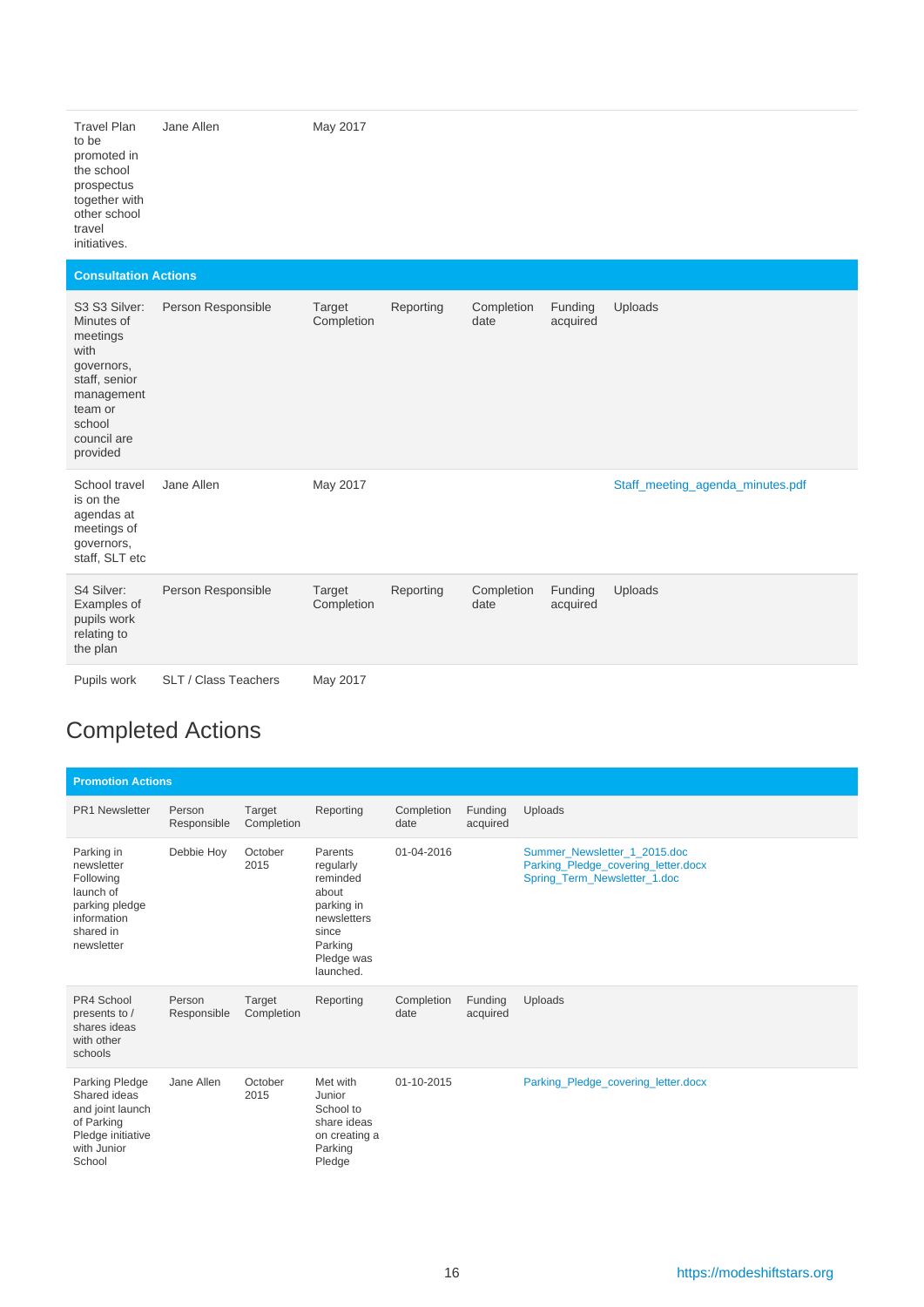| <b>PR7 Travel</b><br>information on<br>notice board                                                                                                                                    | Person<br>Responsible | Target<br>Completion | Reporting                                                                                                                                                                                | Completion<br>date | Funding<br>acquired | Uploads                                                                                                                                   |
|----------------------------------------------------------------------------------------------------------------------------------------------------------------------------------------|-----------------------|----------------------|------------------------------------------------------------------------------------------------------------------------------------------------------------------------------------------|--------------------|---------------------|-------------------------------------------------------------------------------------------------------------------------------------------|
| Travel<br>information on<br>noticeboard<br>Children's<br>journeys to<br>school shared<br>via the school<br>noticeboard                                                                 | Jane Allen            | June 2016            | A selection<br>of children's<br>work about<br>their<br>journeys to<br>school<br>displayed on<br>noticeboard<br>in main<br>reception<br>area<br>alongside<br>walking zone<br>map.         | 08-07-2016         |                     | Walking_Zone_map_with_childrens_pictures.jpg<br>Childrens_travel_work_1.jpg<br>childrens_travel_work_2.jpg<br>childrens_travel_work_3.jpg |
| PR9 Assembly                                                                                                                                                                           | Person<br>Responsible | Target<br>Completion | Reporting                                                                                                                                                                                | Completion<br>date | Funding<br>acquired | Uploads                                                                                                                                   |
| Assembly on<br>Parking Pledge<br>Assembly<br>delivered by<br><b>HCC Road</b><br>Safety Team on<br>the day the<br>Parking Pledge<br>was launched                                        | Jane Allen            | October<br>2015      | Assembly to<br>launch<br>Parking<br>Pledge                                                                                                                                               | 01-10-2015         |                     | Brookland_Infant_School_Parking_Pledge.doc<br>Parking_Pledge_covering_letter.docx                                                         |
| PR12 Parents'<br>evenings /<br>induction<br>evenings                                                                                                                                   | Person<br>Responsible | Target<br>Completion | Reporting                                                                                                                                                                                | Completion<br>date | Funding<br>acquired | Uploads                                                                                                                                   |
| Promoting<br>active travel to<br>school<br>Promoting<br>active travel to<br>school at<br>induction<br>meetings for<br>new parents via<br>electronic<br>presentation<br>and noticeboard | Debbie Hoy            | <b>June 2016</b>     | Presentation<br>at induction<br>meeting for<br>nursery and<br>reception<br>new parents<br>includes a<br>slide on<br>parking and<br>verbal<br>promotion of<br>active travel<br>to school. | 30-06-2016         |                     | Induction_presentation_for_Reception.ppt                                                                                                  |
| <b>Road Safety Actions</b>                                                                                                                                                             |                       |                      |                                                                                                                                                                                          |                    |                     |                                                                                                                                           |
| R4 Scooter<br>training                                                                                                                                                                 | Person<br>Responsible | Target<br>Completion | Reporting                                                                                                                                                                                | Completion<br>date | Funding<br>acquired | Uploads                                                                                                                                   |
| Scooter training<br>Year 1 & Year 2<br>took part in<br><b>HCC Scooter</b><br>training                                                                                                  | <b>Emily Cully</b>    | March<br>2016        | Year 1 & 2<br>completed<br>scooter<br>training                                                                                                                                           | 24-03-2016         |                     | Year 2 scooter training Mar16.doc<br>Year_1_scooter_training_Mar16.doc                                                                    |
| R22 Early Years<br>Road Safety<br>Workshop                                                                                                                                             | Person<br>Responsible | Target<br>Completion | Reporting                                                                                                                                                                                | Completion<br>date | Funding<br>acquired | Uploads                                                                                                                                   |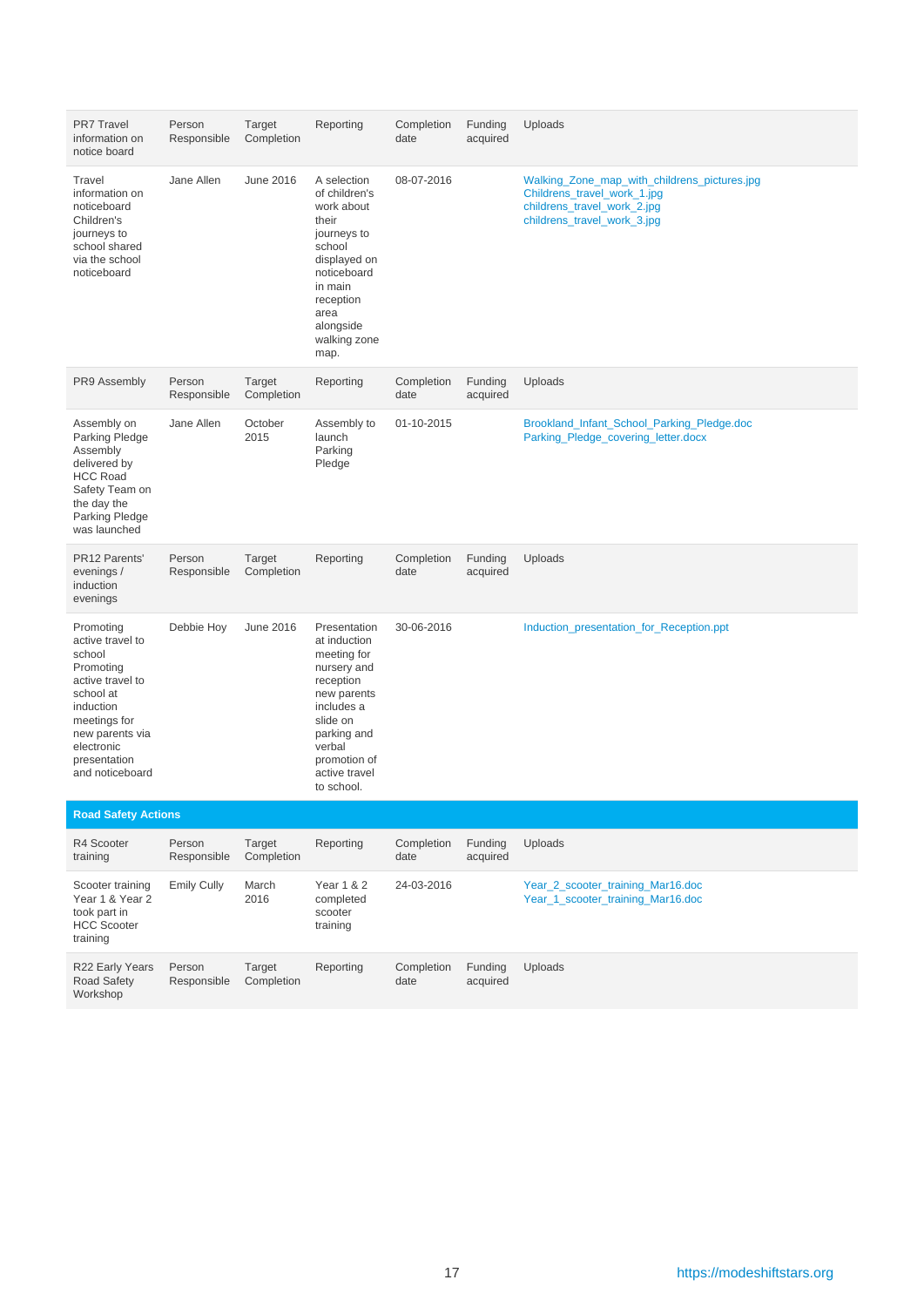| Road Safety<br>Training for<br>Early Years<br>Training<br>delivered to<br>children                                                                      | Louise<br>Jones       | February<br>2016     | Teacher and<br>Teaching<br>Assistants<br>delivered<br>road safety<br>training to<br>early years<br>children<br>covering<br>holding<br>hands and<br>stop look<br>and listen.<br>As part of<br>their topic<br>'Are we<br>Nearly There<br>Yet' Travel &<br>Transport<br>parents were<br>encouraged<br>to talk to<br>their child<br>about road<br>safety and<br>take them on<br>a train or bus<br>journey. | 12-07-2016         |                     | RECEPTION_CL_SPRING_2016_Are_We_Nearly_There_Yet.doc<br>Road_Safety_1.JPG<br>Road_Safety_2.JPG<br>Road_Safety_3.JPG<br>Road_Safety_4.JPG |
|---------------------------------------------------------------------------------------------------------------------------------------------------------|-----------------------|----------------------|--------------------------------------------------------------------------------------------------------------------------------------------------------------------------------------------------------------------------------------------------------------------------------------------------------------------------------------------------------------------------------------------------------|--------------------|---------------------|------------------------------------------------------------------------------------------------------------------------------------------|
| <b>Walking &amp; Scooting Actions</b>                                                                                                                   |                       |                      |                                                                                                                                                                                                                                                                                                                                                                                                        |                    |                     |                                                                                                                                          |
| W8 5 / 10<br>minute walking<br>zone in place                                                                                                            | Person<br>Responsible | Target<br>Completion | Reporting                                                                                                                                                                                                                                                                                                                                                                                              | Completion<br>date | Funding<br>acquired | Uploads                                                                                                                                  |
| Create walking<br>zone map<br>Walking zone<br>map will display<br>walking zones<br>of 5, 10, 15<br>minutes and set<br>as piece of<br>homework for<br>Y2 | Jane Allen            | June 2016            | Walking<br>zone map<br>displayed in<br>main<br>reception<br>area.The<br>map shows<br>zones for<br>parents to<br>see how<br>close they<br>live to school<br>and how<br>long it would<br>take to walk.<br>children's<br>work is also<br>displayed<br>along with<br>the travel<br>figures                                                                                                                 | 13-07-2016         |                     | Walking_Zone_map_with_childrens_pictures.jpg                                                                                             |
| W9 Educational<br>/ Curriculum<br>walks                                                                                                                 | Person<br>Responsible | Target<br>Completion | Reporting                                                                                                                                                                                                                                                                                                                                                                                              | Completion<br>date | Funding<br>acquired | Uploads                                                                                                                                  |
| Nursery walk to<br>local post box<br>Nursery walk to<br>post box at end<br>of Elm Drive to<br>look at journey<br>of the letter                          | Nicola Dant           | December<br>2015     | Children<br>walk in small<br>groups to<br>local post<br>box to post<br>letters to see<br>the journey<br>of a letter                                                                                                                                                                                                                                                                                    | 10-05-2016         |                     | Walk_to_local_Post_Box.doc<br>Nursery_walk_to_post_box_Dec15_morning.doc                                                                 |
| W11 Walking<br>trips                                                                                                                                    | Person<br>Responsible | Target<br>Completion | Reporting                                                                                                                                                                                                                                                                                                                                                                                              | Completion<br>date | Funding<br>acquired | Uploads                                                                                                                                  |
| Year walk<br>around local<br>area<br>Information<br>gathering walk<br>around the local<br>area                                                          | Andreana<br>Panayi    | March<br>2015        | Walk around<br>the local<br>area to<br>gather<br>information                                                                                                                                                                                                                                                                                                                                           | 25-03-2015         |                     | Year_1_local_walk_Mar15.doc<br>Year_1_local_walk.doc                                                                                     |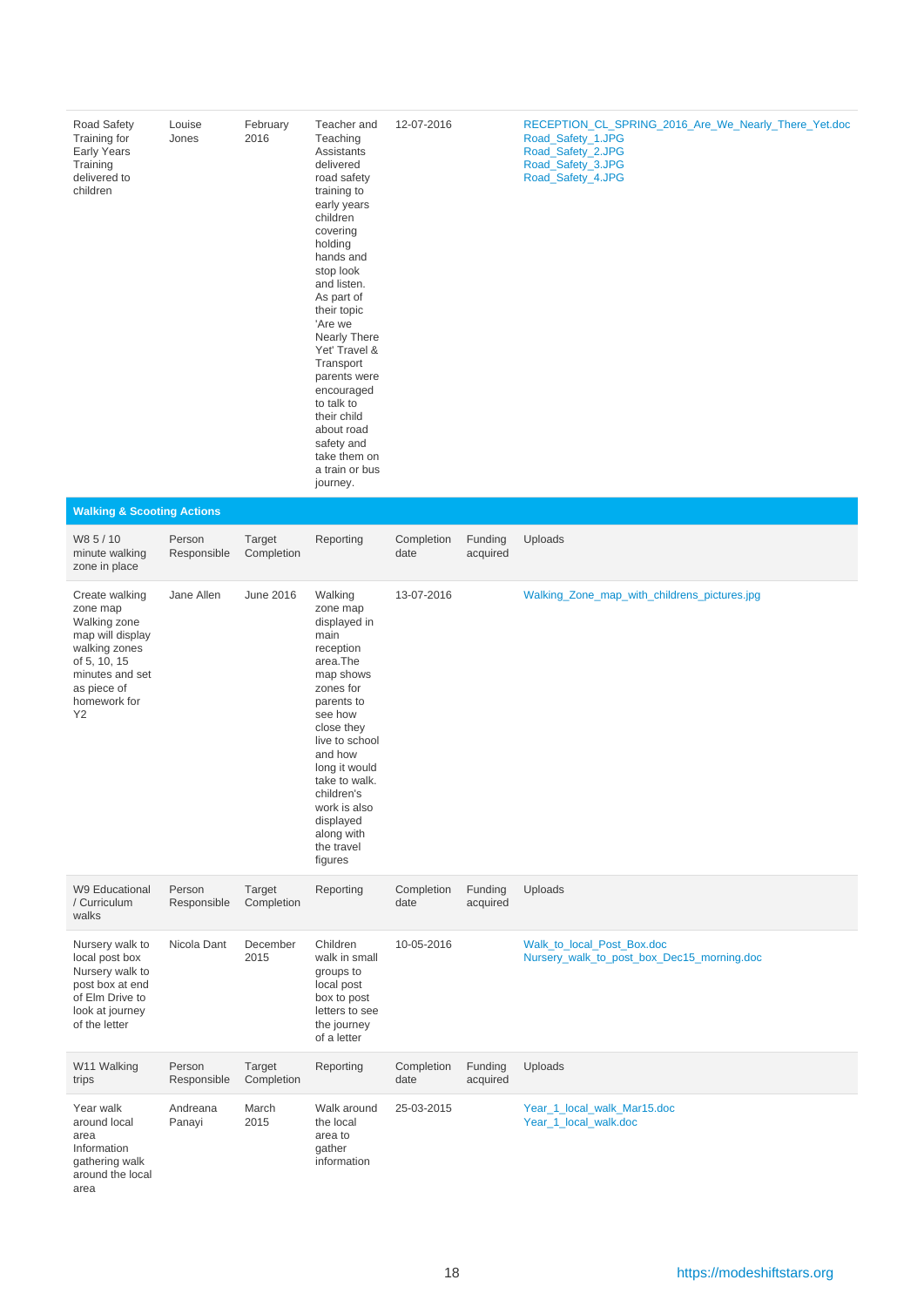| W16 Other<br>walking/scooting<br>initiative 1                                                            | Person<br>Responsible | Target<br>Completion | Reporting                                                                                                                                                                                                                                                                                                                                                                                                                                  | Completion<br>date | Funding<br>acquired | Uploads                                                                                                                   |
|----------------------------------------------------------------------------------------------------------|-----------------------|----------------------|--------------------------------------------------------------------------------------------------------------------------------------------------------------------------------------------------------------------------------------------------------------------------------------------------------------------------------------------------------------------------------------------------------------------------------------------|--------------------|---------------------|---------------------------------------------------------------------------------------------------------------------------|
| Year 2 walk to<br>fire station<br>Year 2 walk to<br>fire station                                         | Carol<br>Rickleton    | February<br>2016     | Year <sub>2</sub><br>children<br>walked to<br><b>Fire Station</b><br>as part of<br>their topic<br>'Emergency<br>999'. They<br>explored the<br>range of<br>buildings and<br>their function<br>in and<br>around<br>Cheshunt<br>during their<br>walk. They<br>also<br>discussed<br>the<br>positioning of<br>speed<br>bumps,<br>pedestrian<br>crossings<br>etc. The Risk<br>Assessment<br>looked at the<br>safest places<br>to cross<br>roads. | 14-07-2016         |                     | Year_2_trip_to_fire_station.doc<br>Fire_station_visit_letter_March_2016.doc<br>KS1_Curriculum_Letter_Yr_2_Spring_2016.doc |
| W17 Other<br>walking/scooting<br>initiative 2                                                            | Person<br>Responsible | Target<br>Completion | Reporting                                                                                                                                                                                                                                                                                                                                                                                                                                  | Completion<br>date | Funding<br>acquired | Uploads                                                                                                                   |
| Year 1 walk<br>around local<br>area<br>Year 1 walk<br>around local<br>area to look at<br>the environment | <b>Emily Cully</b>    | March<br>2016        | Year 1<br>children<br>walking<br>around local<br>area                                                                                                                                                                                                                                                                                                                                                                                      | 30-03-2016         |                     | Year_1_local_walk_Mar16.doc<br>KS1_Curriculum_Information_Y1_Spring_2016.doc<br>Year_1_local_walk.doc                     |
|                                                                                                          |                       |                      | observing<br>roads,<br>features,<br>plants, trees<br>as part of<br>their topic<br>'Infinity &<br>Beyond'.<br>Thinking<br>about<br>distances,<br>what they<br>like & dislike<br>about the<br>area. Risk<br>assessment<br>included<br>safest places<br>to cross<br>roads.                                                                                                                                                                    |                    |                     |                                                                                                                           |
| <b>Public Transportation Actions</b>                                                                     |                       |                      |                                                                                                                                                                                                                                                                                                                                                                                                                                            |                    |                     |                                                                                                                           |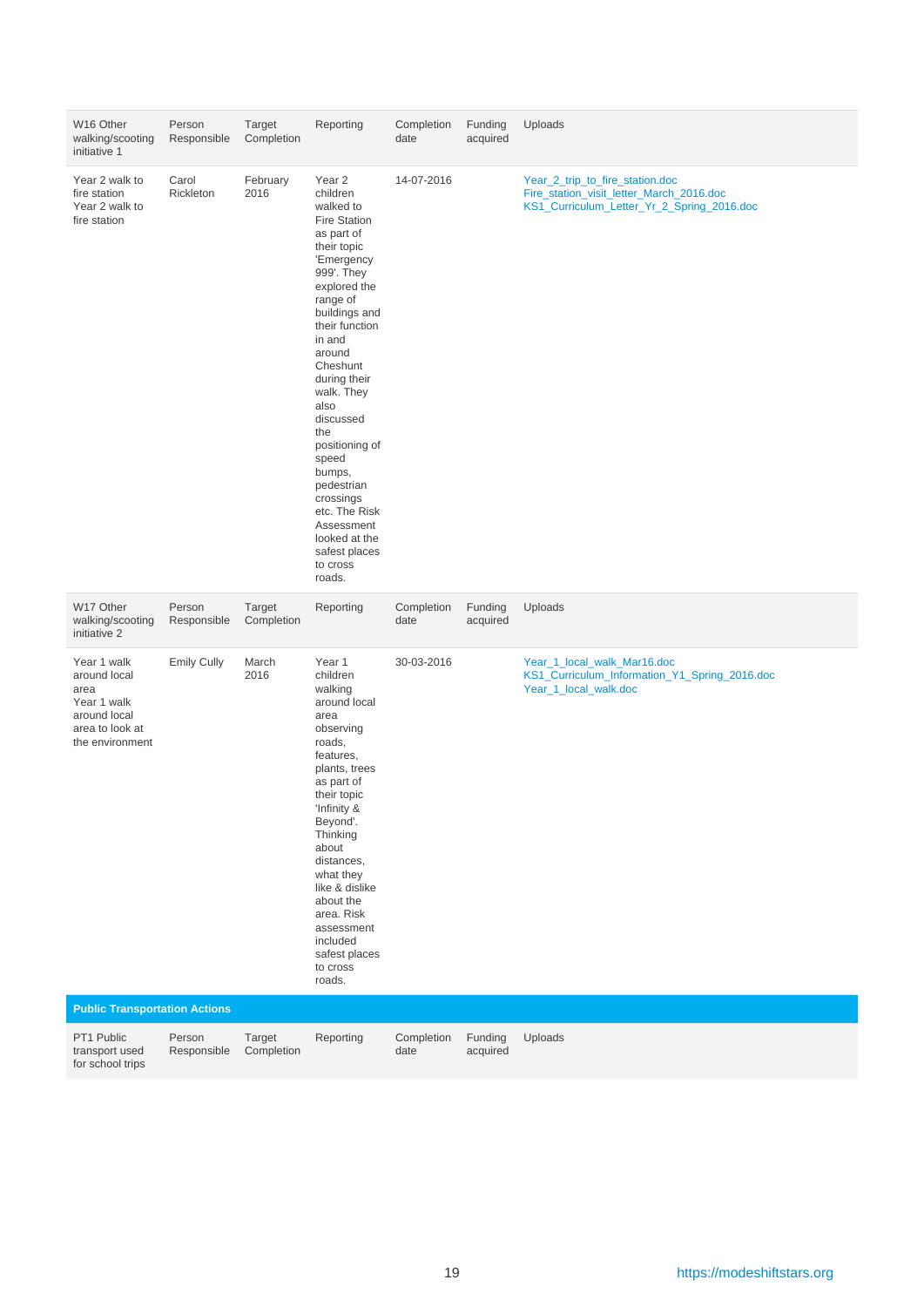| School trip to<br>Rye Meads by<br>train<br>Year 2 school<br>trip to Rye<br>Meads by train<br>from Cheshunt<br>station                                                                                                                                                                       | Carol<br>Rickleton    | June 2016            | Year <sub>2</sub><br>children went<br>on an outing<br>by train to<br>visit Rye<br>Meads<br><b>RSPB</b> centre<br>in<br>Hoddesdon<br>for children<br>to<br>experience<br>nature<br>activities                                                                                                                                                                                               | 16-06-2016         |                     | Rye_Meads_RSPB_outing_2016_letter_Maple.doc<br>Rye_Meads_RSPB_outing_2016_letter_Oak_Hazel.doc<br>Rye_Meads_outing_by_train.doc |
|---------------------------------------------------------------------------------------------------------------------------------------------------------------------------------------------------------------------------------------------------------------------------------------------|-----------------------|----------------------|--------------------------------------------------------------------------------------------------------------------------------------------------------------------------------------------------------------------------------------------------------------------------------------------------------------------------------------------------------------------------------------------|--------------------|---------------------|---------------------------------------------------------------------------------------------------------------------------------|
| <b>Smarter Driving Actions</b>                                                                                                                                                                                                                                                              |                       |                      |                                                                                                                                                                                                                                                                                                                                                                                            |                    |                     |                                                                                                                                 |
| <b>SD7 Parent</b><br>parking<br>campaign                                                                                                                                                                                                                                                    | Person<br>Responsible | Target<br>Completion | Reporting                                                                                                                                                                                                                                                                                                                                                                                  | Completion<br>date | Funding<br>acquired | Uploads                                                                                                                         |
| Promoting<br>school parking<br>pledge<br>Joint Road<br>Monster<br>campaign with<br>Junior School                                                                                                                                                                                            | Jane Allen            | October<br>2016      | Joint<br>campaign<br>with Junior<br>School,<br>Police, Fire<br>Service and<br>Parking<br>Enforcement                                                                                                                                                                                                                                                                                       | 31-12-2015         |                     | Marie_emails.docx<br>Marie_emails_2.docx                                                                                        |
| SD8 Parking<br>pledge scheme                                                                                                                                                                                                                                                                | Person<br>Responsible | Target<br>Completion | Reporting                                                                                                                                                                                                                                                                                                                                                                                  | Completion<br>date | Funding<br>acquired | Uploads                                                                                                                         |
| Road Monster<br>Parking Pledge<br>Parents asked<br>to sign up to the<br>Parking Pledge<br>to promote best<br>behaviour                                                                                                                                                                      | Jane Allen            | October<br>2016      | Road<br>Monster and<br>Parking<br>Pledge<br>launched to<br>parents.<br>Many<br>parents<br>signed the<br>pledge.                                                                                                                                                                                                                                                                            | 18-12-2015         |                     | Parking_Pledge_covering_letter.docx<br>Brookland_Infant_School_Parking_Pledge.doc                                               |
| SD <sub>10</sub> Other<br>smarter driving<br>initiative 1                                                                                                                                                                                                                                   | Person<br>Responsible | Target<br>Completion | Reporting                                                                                                                                                                                                                                                                                                                                                                                  | Completion<br>date | Funding<br>acquired | Uploads                                                                                                                         |
| <b>Texting parking</b><br>reminders to<br>parents and via<br>noticeboard<br>Following poor<br>parking<br>behaviour by<br>parents text<br>messages are<br>sent to all<br>parents and<br>identified<br>individuals. Also<br>parking pledge<br>displayed on<br>noticeboard in<br>school foyer. | Jacquie<br>Korcelik   | March<br>2016        | Regular text<br>messages<br>sent to<br>parents<br>reminding<br>them to park<br>considerately<br>plus some<br>text directed<br>at specific<br>parents that<br>have been<br>identified as<br>parking<br>badly or in<br>disabled<br>bays without<br>displaying a<br>disabled<br>badge.<br>Noticeboard<br>in school<br>foyer with<br>information<br>about<br>parking and<br>parking<br>pledge. | 08-07-2016         |                     | Copy_of_text_messages_on_Parking.docx<br>Parking_Pledge_noticeboard.jpg                                                         |